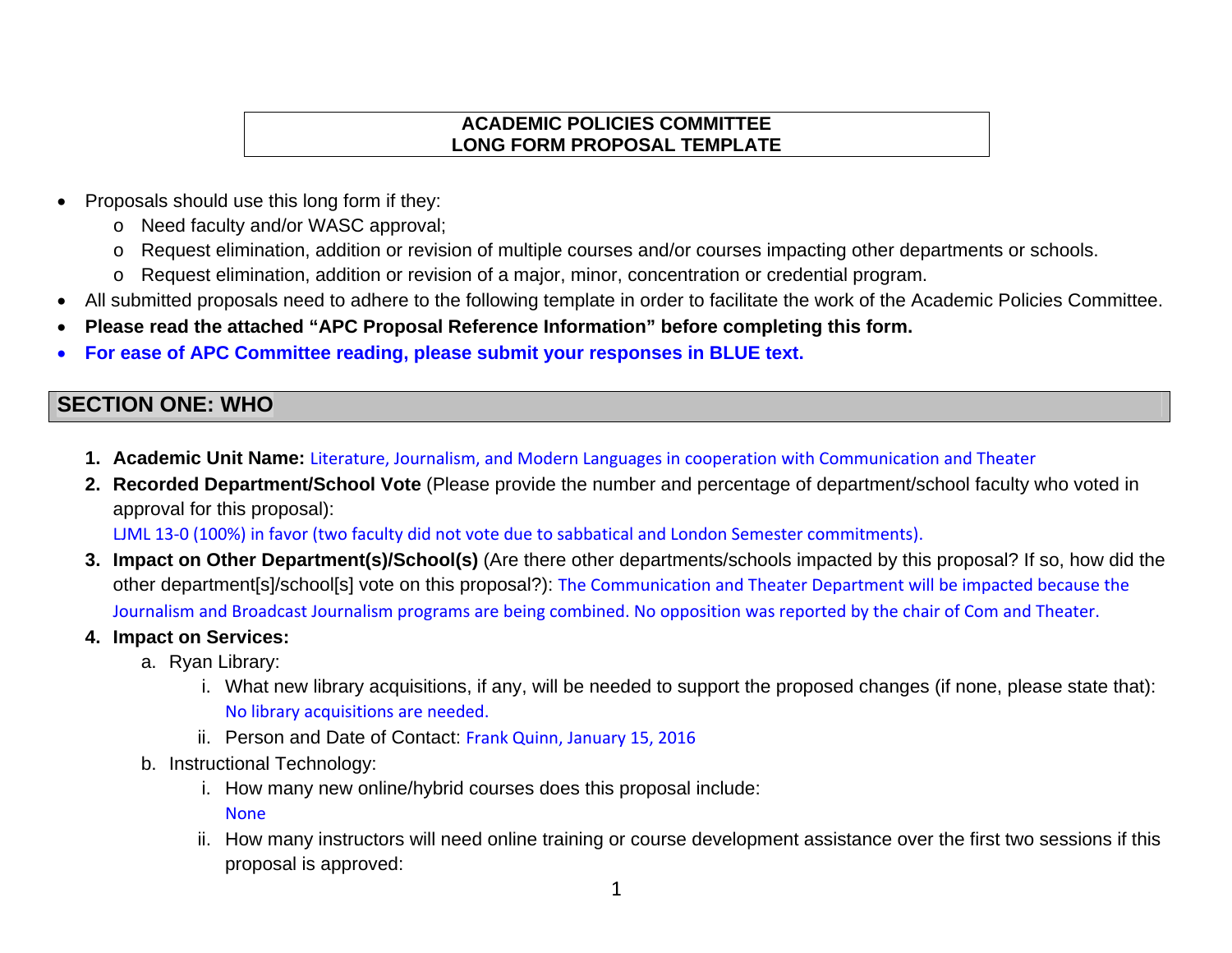#### None

iii. Person and Date of Contact: Since no additional training is required, we have no one to contact.

# **SECTION TWO: WHAT**

- 1. **Overall Proposal Description (**In one sentence, describe the nature of the proposed changes or the proposed new academic offering): In the prioritization memo, the Department of Communication and Theater was instructed to examine the overlap between the Media Communication program and the Broadcast Journalism program (a program shared with LJML) and LJML was instructed to support Com and Theater in that conversation; the result has been the decision to recombine the Broadcast Journalism program with the Journalism program (the two programs were combined until 2001)—the new major will be staffed without the need for hiring <sup>a</sup> new full time faculty member in either department; thus, the goal of reduced cost for the two programs will be at least partially achieved.
- 2. **Items** (Please describe each item of the proposal with a phrase or one-sentence abstract. Examples might be, "Item 1: To drop XXX course from XX program. Item 2: To add XX course as a requirement", etc. Some proposals will only have 1 item. Add item lines as needed.):
	- a. Item 1: Eliminate the programs in Journalism and Broadcast Journalism
	- b. Item 2: Add the program in Multimedia Journalism
	- c. Item 3: Adopt the prefix JRN for selected courses in the Multimedia Journalism program, and cross list selected COM courses as JRN courses.
	- d. Item 4: Add COM 275 as <sup>a</sup> workshop option along with WRI 215, JRN 216, and JRN 217 in the curriculum
	- e. Item 5: Change the name of JRN 340 to Media Law and Ethics
	- f. Item 6: Change the prefix of WRI 355 Public Relations Writing to JRN 355 Public Relations Writing
	- g. Item 7: Drop WRI <sup>350</sup> Writing for the Mass Media (3) from the curriculum
	- h. Item 8: Add JRN 218 Multimedia Workshop (1) (2 load unit credits) to the curriculum
	- i. Item 9: Add JRN 350 Special Topics in Journalism (3) to the curriculum
	- j. Item 10: Add JRN 495 Senior Seminar in Multimedia Journalism (3) to the curriculum

# **SECTION THREE: WHY**

1. **General** Rationale (Please provide a one-sentence rationale for this proposal.):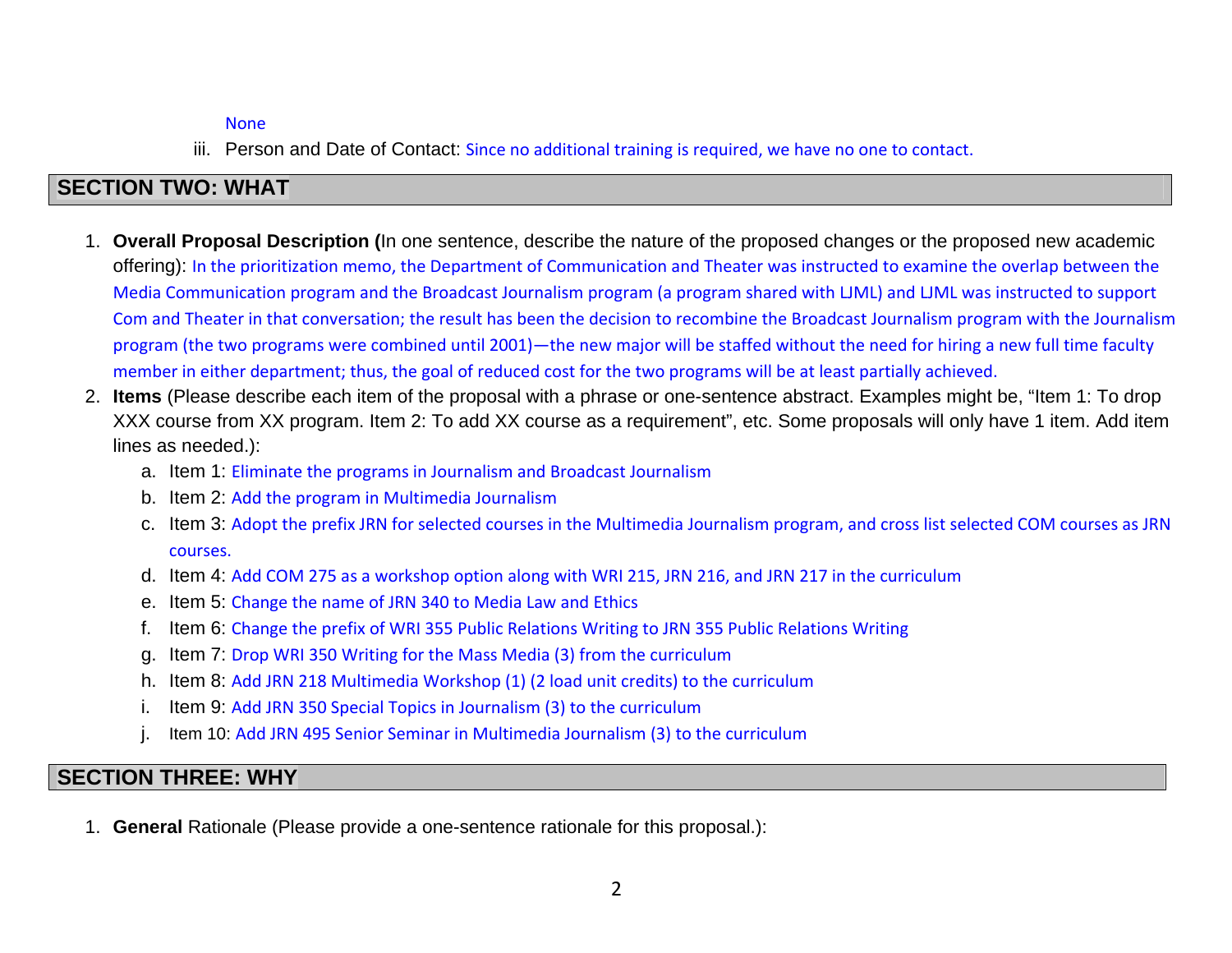The rationale is two‐pronged: 1) to keep pace with changes in the profession of journalism, and 2) to respond to the PLNU presidential cabinet's concern about the overlap between the Media Com and Broadcast Journalism programs and the cost of those two programs.

- 2. **Mission (**How do the proposed changes support the mission of the university?): To the extent that the Broadcast Journalism and Journalism programs align with the university's mission, the new Multimedia Journalism program will align with the university's mission. The program will strive to continue to graduate students prepared to enter the various careers available in journalism and contribute to the Christian formation of these graduates.
- 3. **Internal Factors (**Please provide additional rationale by answering the following questions as applicable: How does the proposal(s) …address the PLNU strategic plan? …address factors arising from assessment data or program review findings? …accommodate the department or school's learning outcomes for the major, minor, concentration, etc.? …increase departmental effectiveness/efficiency? …enhance enrollment or generate new revenue? What impact will it have on the size of the major, minor, etc.? Other internal rationale?): I. The proposal supports the strategic plan by aligning with the prioritization memo from the cabinet. Assessment data suggests that both programs have been graduating students well‐prepared to enter the field of journalism; the new program will enhance that preparation. In addition, it should address costs concerns by functioning with one fewer faculty member than has been the case for the last few years. The learning outcomes for the two programs can be easily combined and aligned. Departmental efficiency will be enhanced in <sup>a</sup> number of ways. Advising majors can now be consolidated so that LJML faculty are doing all of the advising. With the departure of <sup>a</sup> key faculty member in Com and Theater and with no plans to replace that faculty member, this consolidation is essential to continue to provide majors with coherent advising and <sup>a</sup> coherent program. II. The combined major programs will have greater visibility which may result in increased ability to recruit students into the major. The integrity of the courses offered in Com and Theater will be maintained because the bulk of those courses will continue to be required in one track of the Multimedia Journalism program. III. In an additional move designed to increase visibility for the new Multimedia Journalism program, writings courses primarily associated with the Multimedia Journalism program will be given the JRN prefix. IV. Three new courses are being proposed. The first, JRN 350 Special Topics in Journalism is essentially replacing WRI 350 Writing for the Mass Media. The second, JRN 495 Senior Seminar in Multimedia Journalism, is essential to both fully prepare graduates for entering the profession and for the gathering of assessment data. The third course is the 1 unit JRN 218 Multimedia Workshop. The course is related to maintaining the LomaBeat website. Currently, the website is being maintained by <sup>a</sup> faculty member who is not getting load credit for the work. The course will allow the faculty member to adequately train students to maintain the website. The course is designed as <sup>a</sup> companion course to Newspaper Workshop, Literary Magazine Workshop, and Yearbook Workshop.
- 4. **External Factors (** Please provide additional rationale by answering the following questions as applicable: To what extent have external factors motivated this proposal, for example what comparable colleges and universities are doing? …improvements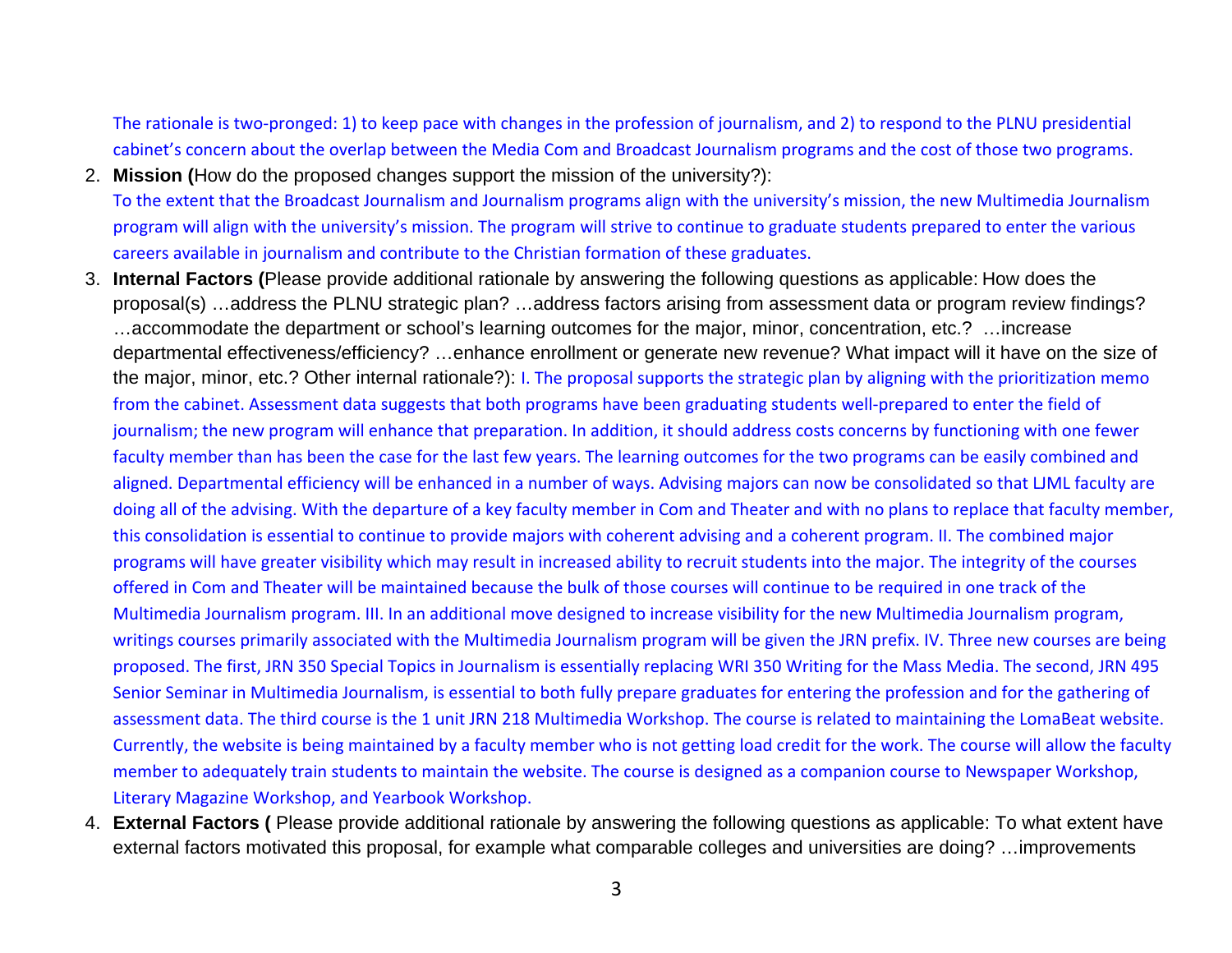suggested by alumni or outside reviewers? …stipulations imposed by outside accrediting agencies? …other external rationale?.)**:** The field of journalism has gone through tremendous changes in the last twenty years. Gone are the days when <sup>a</sup> strong line existed between those journalists who work solely for newspapers and magazines and journalists who work exclusively for television and radio stations. Now all journalists are expected to produce web‐based journalism as well. The alumni of the two programs provide ample evidence of these changes. All top journalism schools are making these curricular adjustments to prepare graduates for <sup>a</sup> new marketplace, even if they aren't changing the name of the degree to Multimedia Journalism as we are. Missouri, USC, Northwestern, NYU, and others have made this shift in emphasis in their curriculum.

# **SECTION FOUR: HOW**

**Course Learning Outcomes** – For each new course, please provide the course learning outcomes. (If not needed, please state as such.)

We found it easier to provide the CLOs for all the courses included in the new program. Most of these courses are already in the existing programs.

### **A. Course Learning Outcomes**

#### **JRN 215: Newspaper Workshop**

Students who complete JRN 215 will be able to:

- 1. produce (application, synthesis) <sup>a</sup> professional news publication in print and online that complements the mission of PLNU;
- 2. employ (application) the practices of reporting, writing, editing, and publishing in order to produce that publication;
- 3. collaborate (synthesis) with others to accomplish the shared task of bringing <sup>a</sup> publication to completion;
- 4. evaluate (evaluation) the newsworthiness of various events in light of the demands of audience, deadline, access to information, and material publication concerns;
- 5. develop (comprehension) an understanding of working in the field of journalism;
- 6. ensure (application) <sup>a</sup> means of student expression and publication on the PLNU campus.

#### **WRI 216: Literary Magazine Workshop**

Students who complete WRI 216 will be able to: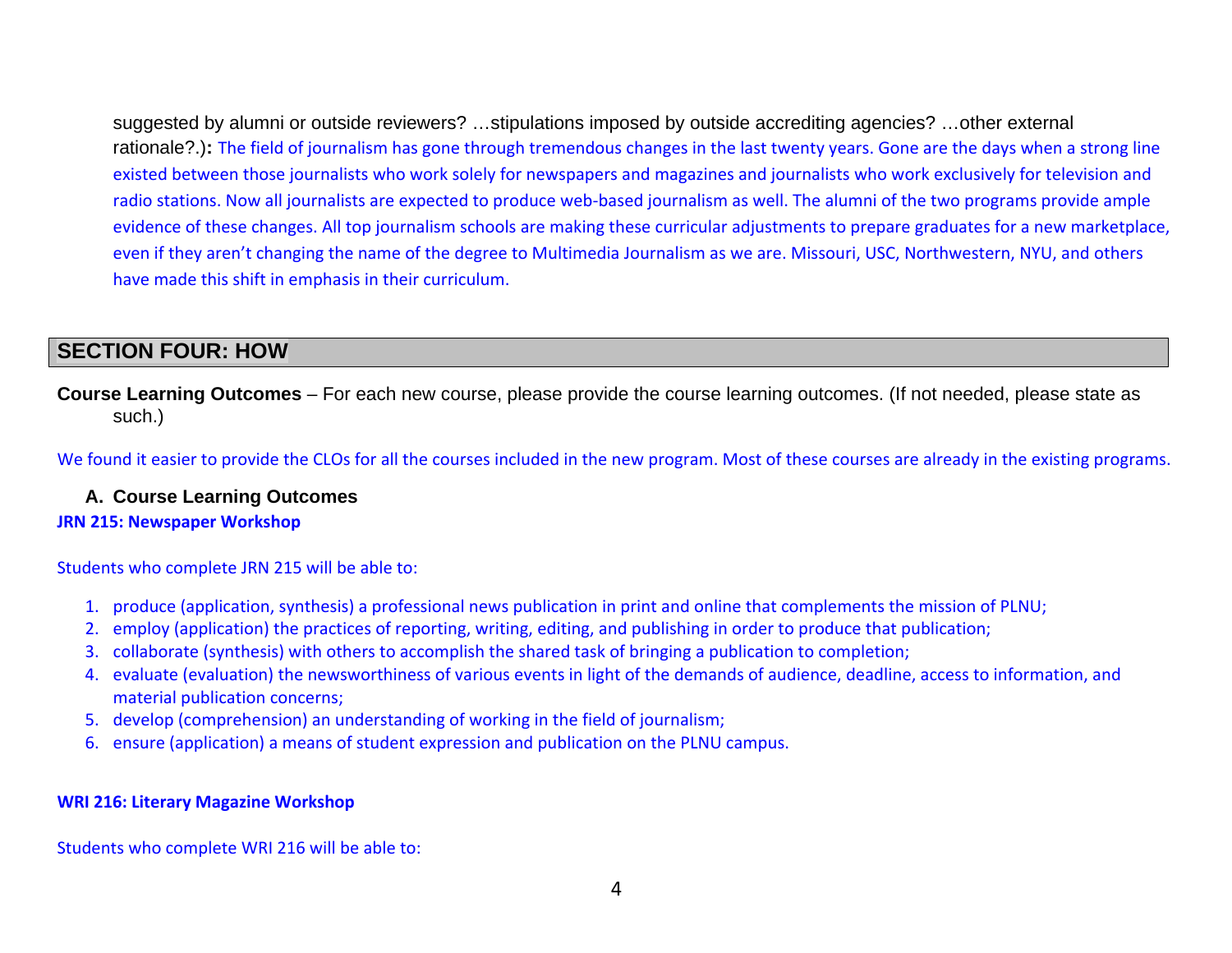- 1. produce (application, synthesis) <sup>a</sup> professional literary journal that complements the mission of PLNU;
- 2. engage (application, synthesis) aspects of editing and publishing through evaluation of multi‐genre works submitted for publication;
- 3. collaborate (synthesis) with others to accomplish the shared task of bringing <sup>a</sup> publication to completion;
- 4. develop <sup>a</sup> (comprehension) greater understanding of the issues faced by Christian writers and artists;
- 5. ensure (application) <sup>a</sup> means of student expression and publication on the PLNU campus.

### **JRN 217: Yearbook Workshop**

Students who complete JRN 217 will be able to:

- 1. produce (application, synthesis) <sup>a</sup> professional yearbook that complements the mission of PLNU;
- 2. employ (application, synthesis) the practices of reporting, writing, editing, photography, and publishing in order to produce that yearbook;
- 3. collaborate (synthesis) with others to accomplish the shared task of bringing <sup>a</sup> publication to completion;
- 4. evaluate (evaluation) the importance of various events in light of the demands of audience, deadline, access to information, and material publication concerns;
- 5. ensure (application) <sup>a</sup> means of student expression and publication on the PLNU campus.

#### **JRN 218 Multimedia Production**

Students who complete JRN 218 will be able to:

- 1. Demonstrate (application) proficiency using audio and video editing software and equipment.
- 2. Demonstrate (application) proficiency using presentation software and equipment to produce <sup>a</sup> presentation suitable for streaming via the Web.
- 3. Demonstrate (application) the ability to apply digital tools, concepts and technology appropriate for the presentation of images and information in the profession.

#### **JRN 250: Introduction to Journalism**

Students who complete JRN250 will be able to: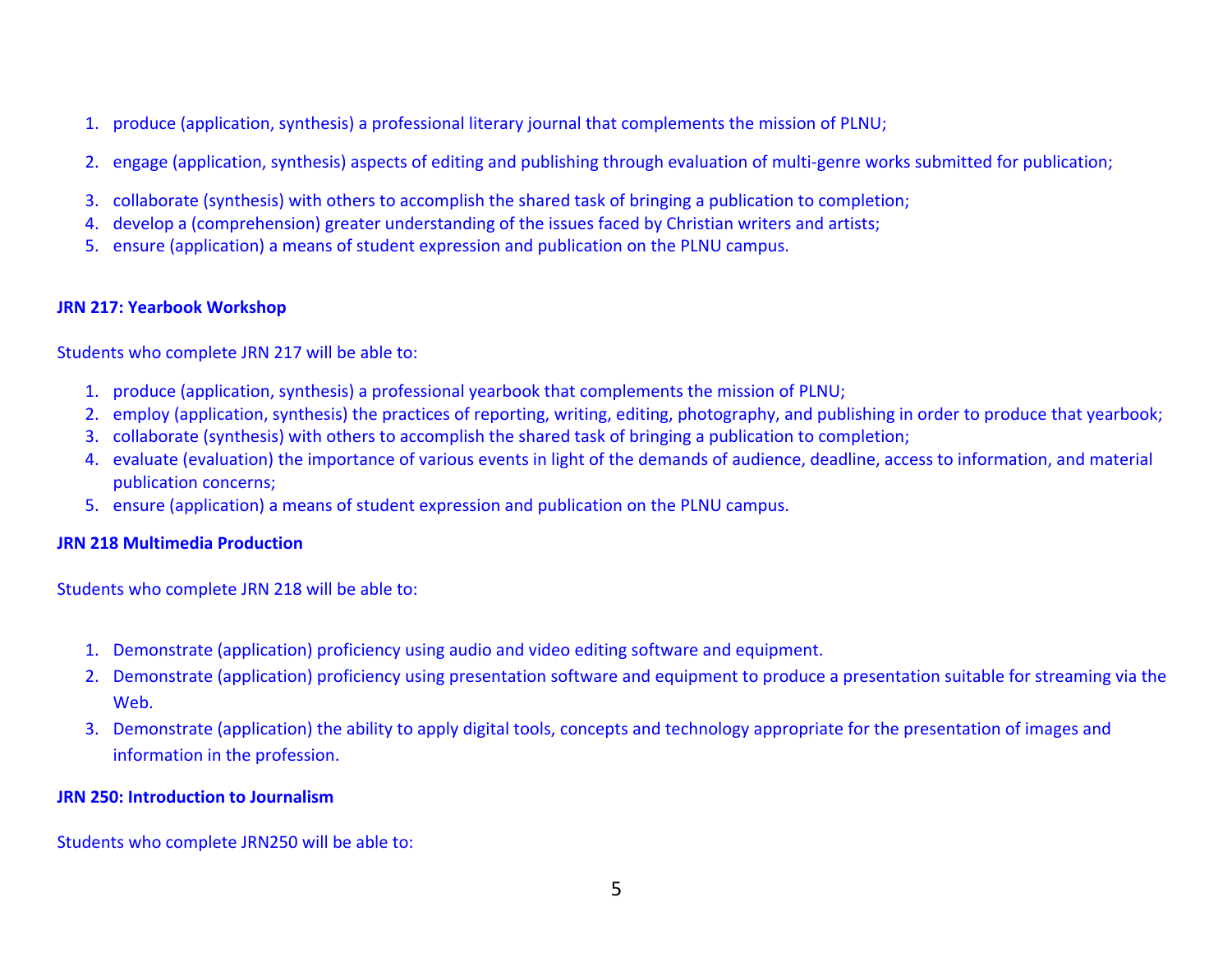- 1. demonstrate (comprehension, application) in theory and practice an understanding of what the 1st Amendment to the Constitution means in society and how that amendment is applied in the news media;
- 2. develop (comprehension) an understanding of and appreciation for the news media in <sup>a</sup> democracy;
- 3. exhibit (application) increasing competence in gathering and reporting news as <sup>a</sup> means for developing professional writing ability.

#### **COM 150: Introduction to Media Communication**

At the end of this semester, students shall be able to:

- 1. Identify and articulate the historical development, content and audiences of U.S. media
- 2. Display an understanding of basic mass communication theories applied to real world media messages
- 3. Analyze and critique media messages
- 4. Identify major ethical theories and professional codes, apply them critically to ethical dilemmas, and defend the application of the theory and code to <sup>a</sup> given situation as <sup>a</sup> Christian communicator.
- 5. Display basic techniques of print‐journalism writing OR television/film documentary writing—as noted in the journalism, broadcast journalism, and media communication majors' "program learning outcomes."
- 6. Identify and connect media‐related skill‐sets and aptitudes to specific jobs/careers in the different media, and begin to develop the appropriate skill‐sets and aptitudes for one (or more) jobs/careers in the media.

### **COM 243: Introduction to TV and Film Production**

As a result of this course, students will display knowledge and/or skill in the following areas:

1. Basic technical and creative skills in the following areas: studio and field camera operation, audio production, video switching, graphics, teleprompter operation, lighting, make‐up, basic engineering, camera and performer/actor staging, studio and field directing, scriptwriting and script breakdowns, digital‐non‐linear editing (Final Cut Pro software), and the writer‐producer and performer roles in television/film production;

- 2. Basic principles of video and audio signal monitoring and processing;
- 3. Television production language and processes, and the unique demands and challenges of the production process; and
- 4. Through all of this, students will begin to exhibit <sup>a</sup> professional attitude and <sup>a</sup> sense of professional production values.

## LIT 201 World Literatures: Ancient and Medieval Literatures/254 British Writers I/255 British Writers II/256 American Writers I/257 American **Writers II**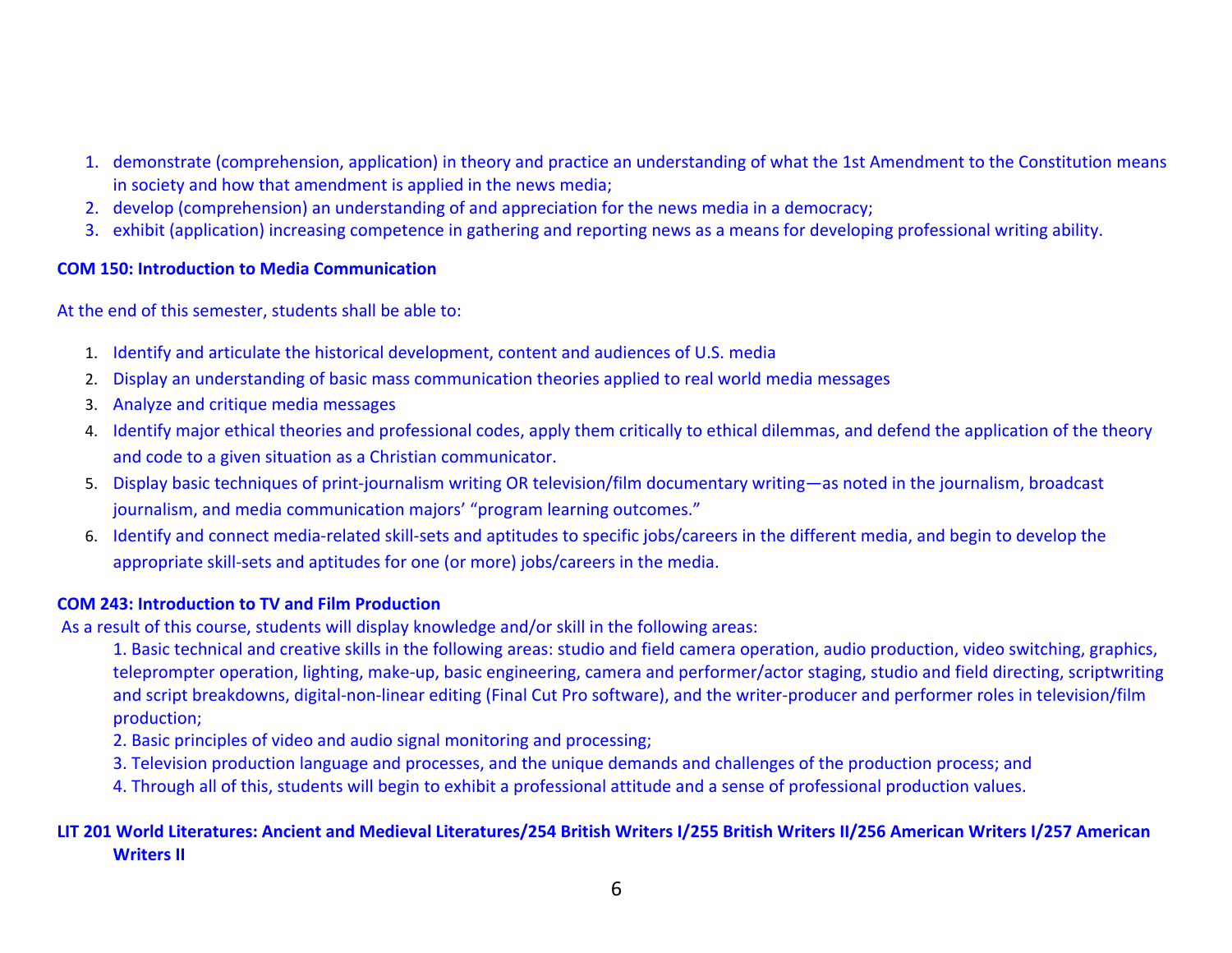At the Conclusion of the Course Students will be able to:

- 1. Closely read and critically analyze texts in their original languages and/or in translation.
- 2. Recall, identify, and use fundamental concepts of literary study to read and discuss texts
	- a. Standard literary terminology
	- b. Modes/genres of literature
	- c. Elements of literary genres
	- d. Literary periods (dates, writers, characteristics, and important developments)
	- e. Contemporary critical approaches
	- f. Extra‐literary research
- 3. Analyze the social, cultural, ethnic, gendered, and/or historical contexts of the works and their authors, and connect the texts with their own lives.
- 4. Create detailed and informed textual analysis of literary works that examine several of the fundamental concepts of literary study.

## **JRN 310: Advanced Reporting**

Students who complete JRN 310 will be able to:

1. develop their own distinctive and personal storytelling styles that can be used in various newspaper, magazine, electronic and online media outlets;

- 2. make use of (application) interviewing and other reporting techniques;
- 3. employ (application) <sup>a</sup> variety of writing styles and techniques;
- 4. compose (application) news features, profiles, magazine narrative features;
- 5. develop (application, synthesis) <sup>a</sup> complete multimedia story using appropriate visuals, audio, and text.

### **JRN 312: Television News Writing**

Students who complete JRN 312 will be able to:

- 1. create (synthesis) news copy clearly and accurately according to values appropriate to <sup>a</sup>
	- variety of formats and platforms;
- 2. create and edit (synthesis) <sup>a</sup> news story based on accepted industry standards;
- 3. employ (application) aural and delivery skills appropriate to various news performance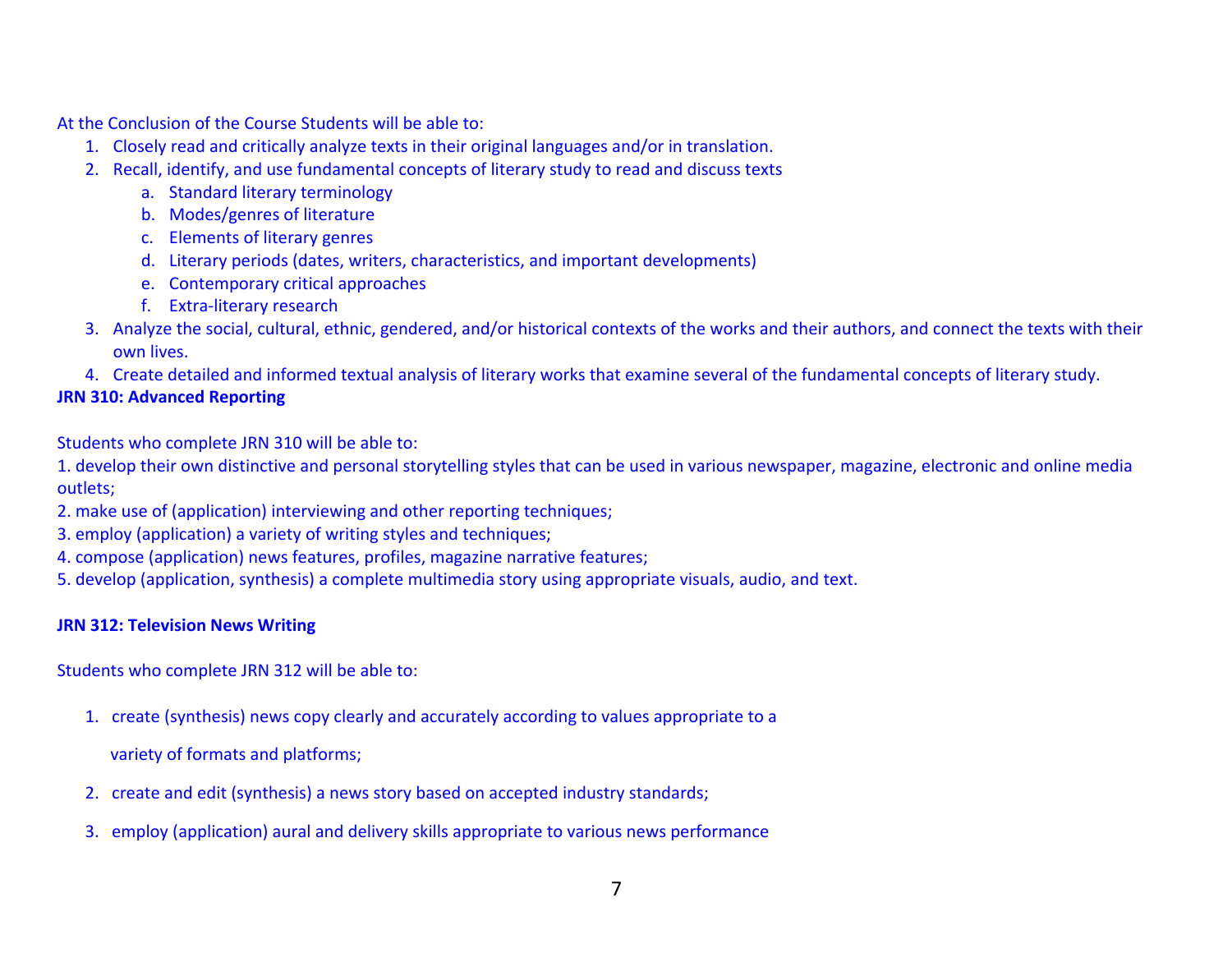situations;

- 4. exhibit (application) ethical decision making in story selection and content;
- 5. exhibit (application) behavior appropriate to TV news professionals, including

leadership, teamwork, dependability and responsibility.

## **COM/JRN 313: Television News Production**

Students who complete COM/JRN 313 will be able to:

- 1. Create (synthesis) news copy clearly and accurately according to news values appropriate to <sup>a</sup> variety of formats and platforms;
- 2. Create and edit (synthesis) <sup>a</sup> news story based on accepted industry standards for the appropriate medium;
- 3. Employ (application) aural and delivery skills appropriate to various news performance situations;
- 4. Select (evaluation) stories and content based on ethical decision making;
- 5. Exhibit (application) behavior appropriate to TV news professionals, including leadership, teamwork, dependability and responsibility.

## **JRN 314: Computer‐assisted Reporting**

Students who complete JRN 314 will be able to:

- 1. demonstrate (application) proficiency in internet research, spreadsheets, database managers, mapping techniques, statistical analysis and math for journalists;
- 2. read and report on (knowledge, comprehension) the history, philosophy, and expert community of computer‐assisted and investigative reporting.

#### **JRN 340: Media Law and Ethics**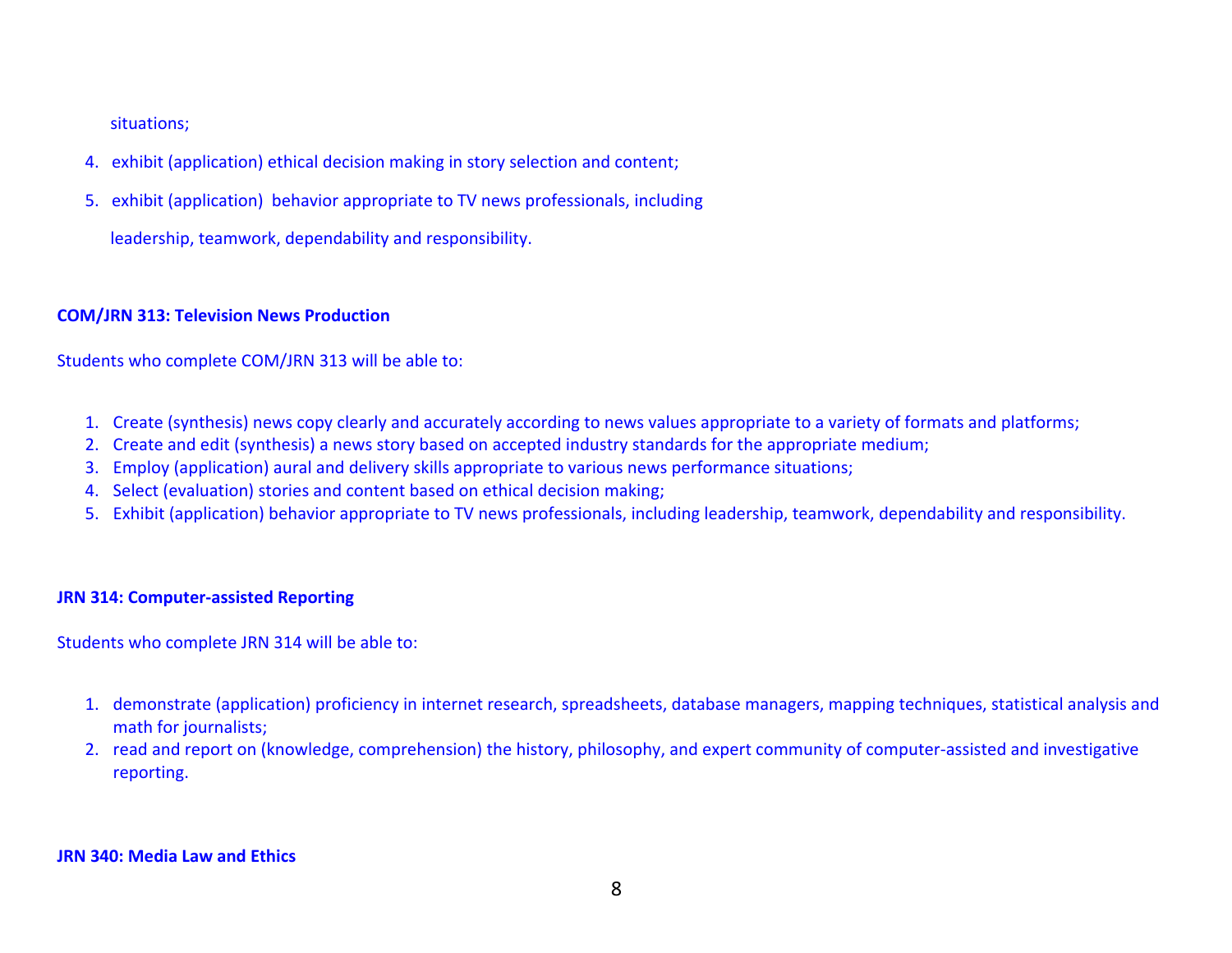Students who complete JRN 340 will be able to:

- 1. discuss and debate (comprehension, analysis) the freedoms and responsibilities of mass media in society;
- 2. identify (knowledge, comprehension) legal and ethical problems in the media and the systems of shared values and social practices that frame them;
- 3. demonstrate (application) in case studies <sup>a</sup> systematic approach to making ethical decisions based on sound principles and reasoned analysis;
- 4. formulate and defend (analysis, evaluation) ethical standards by which one can operate with Christian integrity as <sup>a</sup> media practitioner.

#### **JRN 345: Editing**

Students who complete JRN 345 will be able to:

- 1. demonstrate (comprehension, application) <sup>a</sup> mastery of grammar, spelling and other basic language skills;
- 2. demonstrate(comprehension, application) the ability to improve their own writing and the writing of others through effective and appropriate editing;
- 3. articulate the roles and tools editors employ and apply (comprehension, application) them in various forms of editing common in the industry;
- 4. understand (knowledge) the legal ramifications inherent in the practice of editing.

#### **JRN 350 Special Topics in Journalism**

Students who complete JRN 350 will be able to:

- 1. develop (comprehension familiarity with specific topic within which journalism can be practiced
- 2. demonstrate (comprehension, application) ability to gather and report news as it relates to special topic.
- 3. read and report (comprehension, application) on place of special topic in society and the need for professional journalistic practices in the topic.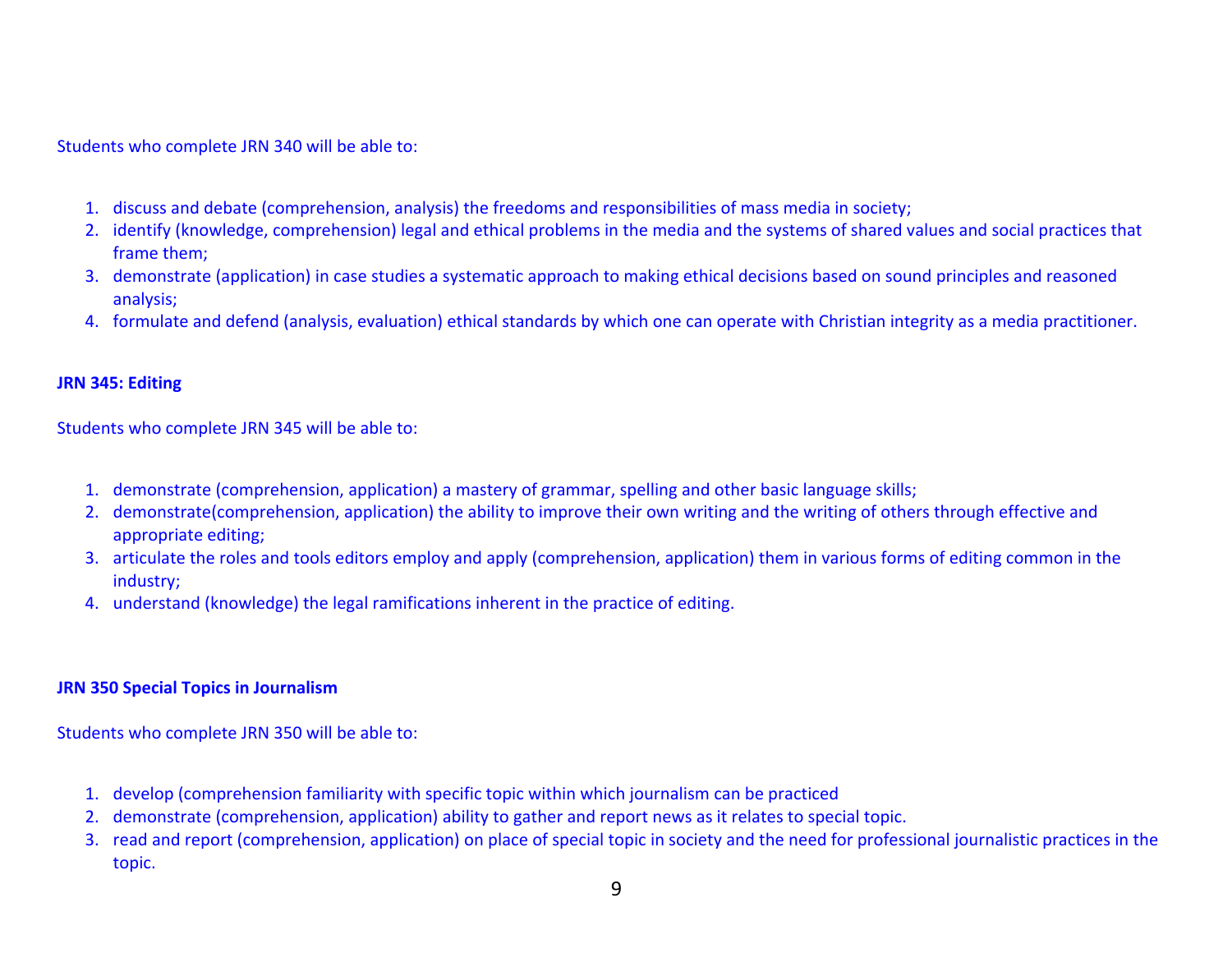#### **COM/JRN 413: Advanced Television News Production**

Students who complete JRN 413 will be able to:

- 1. Create (synthesis) news copy clearly and accurately according to news values appropriate to <sup>a</sup> variety of formats and platforms;
- 2. Formulate and build (synthesis) television news stories commensurate with advanced production abilities;
- 3. Employ (application) aural and delivery skills appropriate to various news performance situations;
- 4. Select (evaluation) stories and content based on ethical decision making;
- 5. Validate (evaluation) individual behavior appropriate to TV news professionals through

leadership, teamwork, dependability and responsibility in TV newscast production.

#### **COM/JRN 414: Long‐Form Broadcast News**

Students who complete JRN 414 will be able to:

- 1. Choose (evaluation) news stories and content that correctly align with news values;
- 2. Critically analyze (analysis) radio and television long form news stories;
- 3. Investigate (analysis) news topics for radio and television long‐form news using appropriate research techniques;
- 4. Create (synthesis) radio and television long‐form stories using industry‐accepted production methods;
- 5. Employ (application) ethical standards in producing news stories.

#### **JRN 430: Multimedia Journalism**

Students who complete JRN 430 will be able to:

- 1. write (application, synthesis) news copy clearly and accurately according to news values appropriate to online journalism.
- 2. create and edit (synthesis) hard news, feature, and opinion content based on accepted industry standards for online journalism.
- 3. exhibit (application) ethical decision making in story selection and content.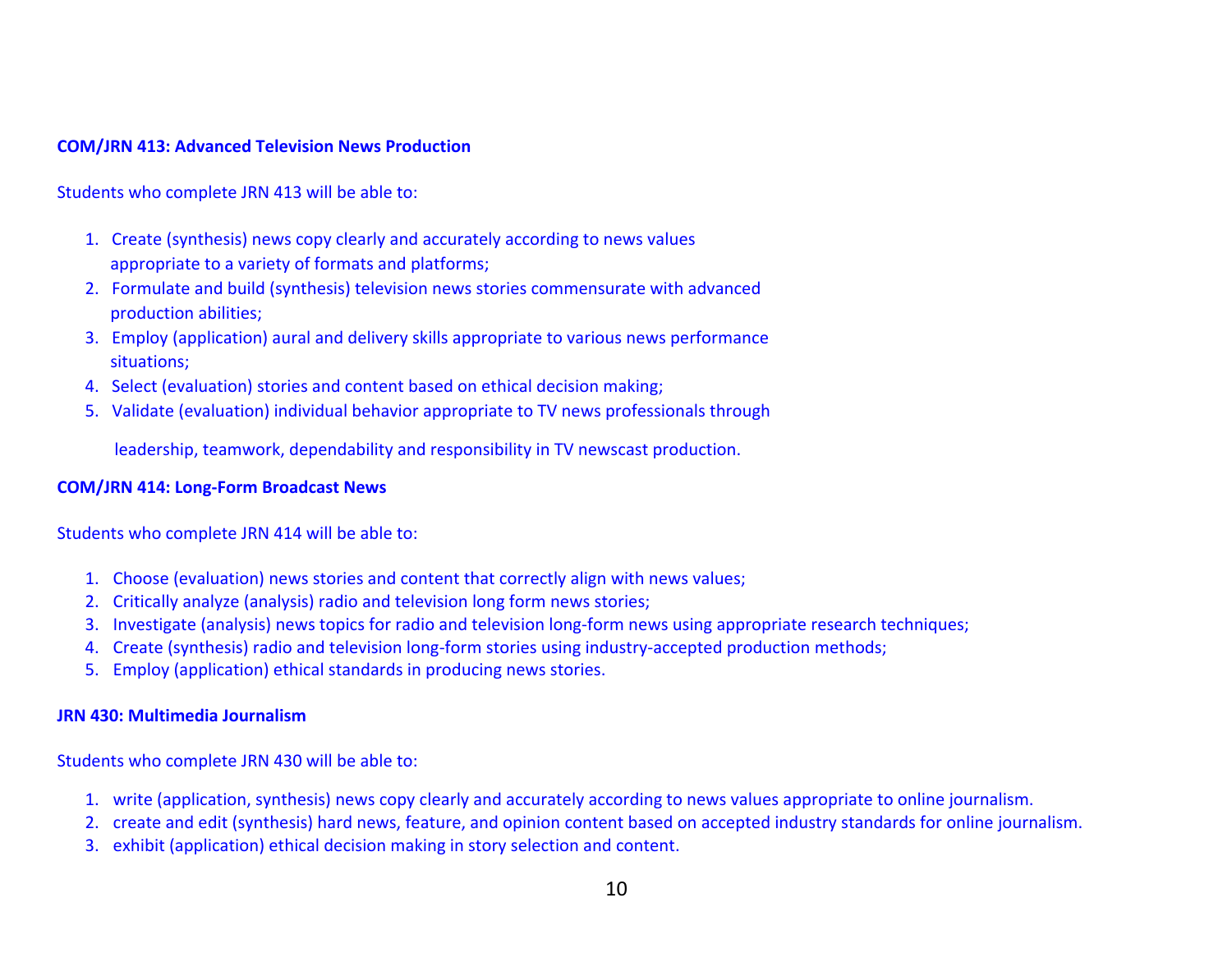4. exhibit (application, synthesis) behavior appropriate to news professionals, including leadership, teamwork, dependability and responsibility.

#### **JRN 440: Magazine Editing and Concepts**

Students who complete JRN 440 will be able to:

- 1. develop and present (application, synthesis) <sup>a</sup> magazine prototype as <sup>a</sup> part of <sup>a</sup> collaborative team;
- 2. compose and copy‐edit (application, synthesis) magazine stories;
- 3. create (application, synthesis) page layouts with design software such as InDesign;
- 4. demonstrate (knowledge, comprehension) an understanding of the key roles of <sup>a</sup> magazine staff and the industry.

#### **JRN 470: Journalism Internship**

Students who complete JRN 470 will be able to:

- 1. develop (knowledge, comprehension) <sup>a</sup> working knowledge of the practical and ethical demands of <sup>a</sup> professional environment;
- 2. demonstrate (application) mastery of planning, writing, and editing practices in <sup>a</sup> professional environment;
- 3. analyze (analysis) their performance and aptitude in light of the professional standards of the workplace.

#### **JRN 495: Senior Seminar in Multimedia Journalism**

Students who complete JRN 495 will be able to:

- 1. Students will exhibit effective research and reporting practices including the creation (Synthesis) and editing (Application) of <sup>a</sup> news story based on accepted industry standards and values.
- 2. Students will display strong interpretive (Application) analytic (Analysis), and critical thinking skills by writing (Synthesis) news copy clearly and accurately, demonstrating quantitative and qualitative reasoning in forms appropriate to the purpose, medium, and audience.
- 3. Students will identify (Knowledge) and apply (Application) appropriate ethical and legal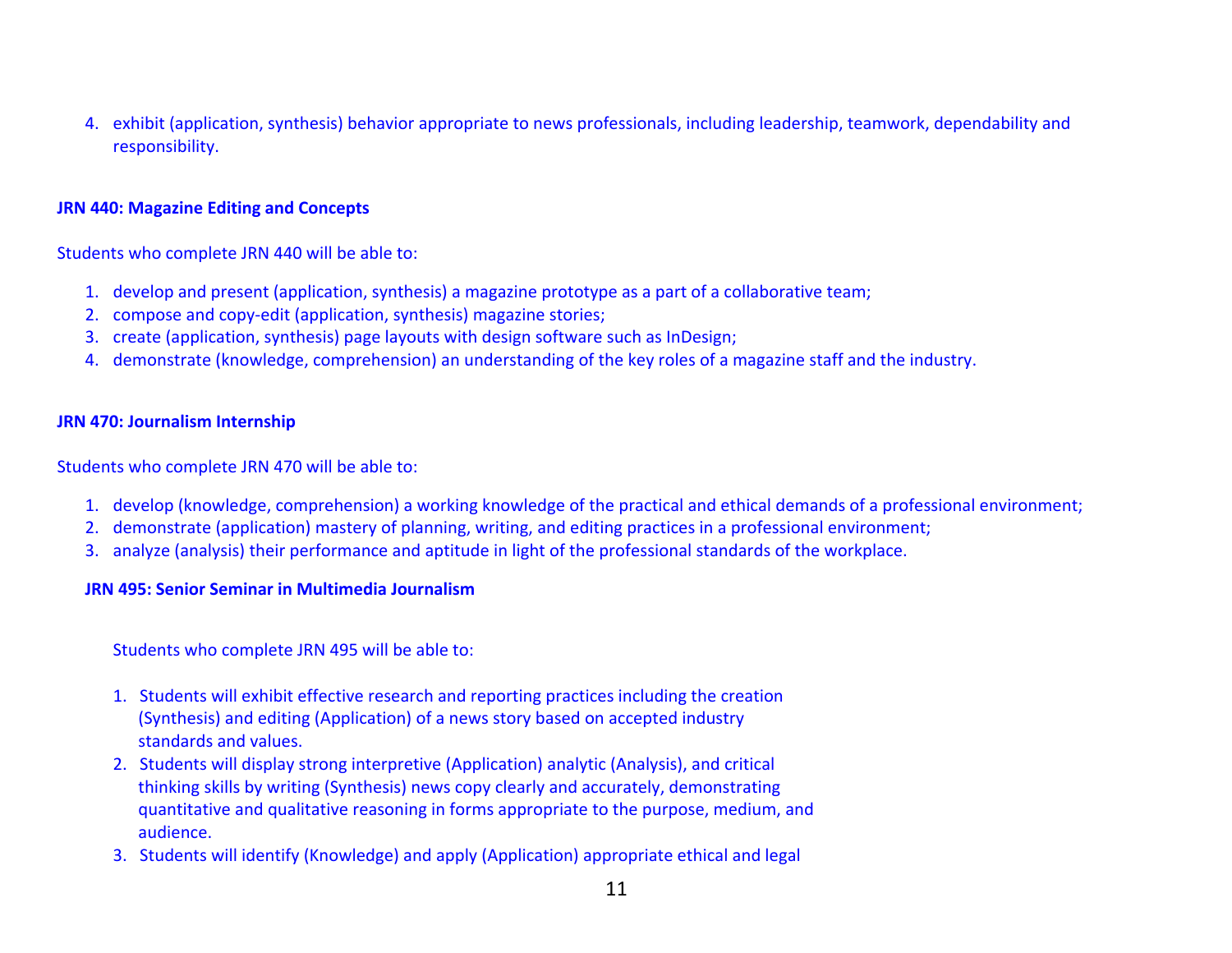standards in their service to their communities and cultures.

- 4. Employ (Application) delivery skills appropriate to various news performance situations.
- 5. The student will be able to describe (Knowledge) how technologies shape the way people perceive and interact with the world and apply (Application) these digital tools and technologies appropriately for the communications professions in which they work.

#### **WRI 315: Advanced Composition**

Students who complete WRI 315 will be able to:

1. identify (comprehension) aspects of writing theory and craft in the works of professional essayists;

2. analyze (analysis) written professional and peer compositions to determine efficacy of authors' writing techniques for target audiences;

3. apply (application) professional writing techniques, including targeted research, as <sup>a</sup> strategy to increase reader interest in original essays;

4. craft (application, synthesis) essays using descriptive and evocative language in the "show don't tell" method, scenes, dialogue and other advanced writing conventions;

5. identify and demonstrate (knowledge, comprehension) teaching methods for advanced writing techniques to others via peer groups and presentations;

6. position and format (analysis, evaluation) submissions for publication in <sup>a</sup> professional manner.

#### **WRI 321: Creative Writing: Poetry**

Students who complete WRI321 will be able to:

- 1. identify aspects of theory, style, and structure in works of poetry;
- 2. analyze poetry written by professionals and peers to determine authors' writing techniques in relationship to target audiences;
- 3. craft poems using descriptive and evocative language, imagery, rhyme, meter, form, and other advanced writing conventions;
- 4. demonstrate ability to improve the quality of their own work and the work of others via practices of editing and revision;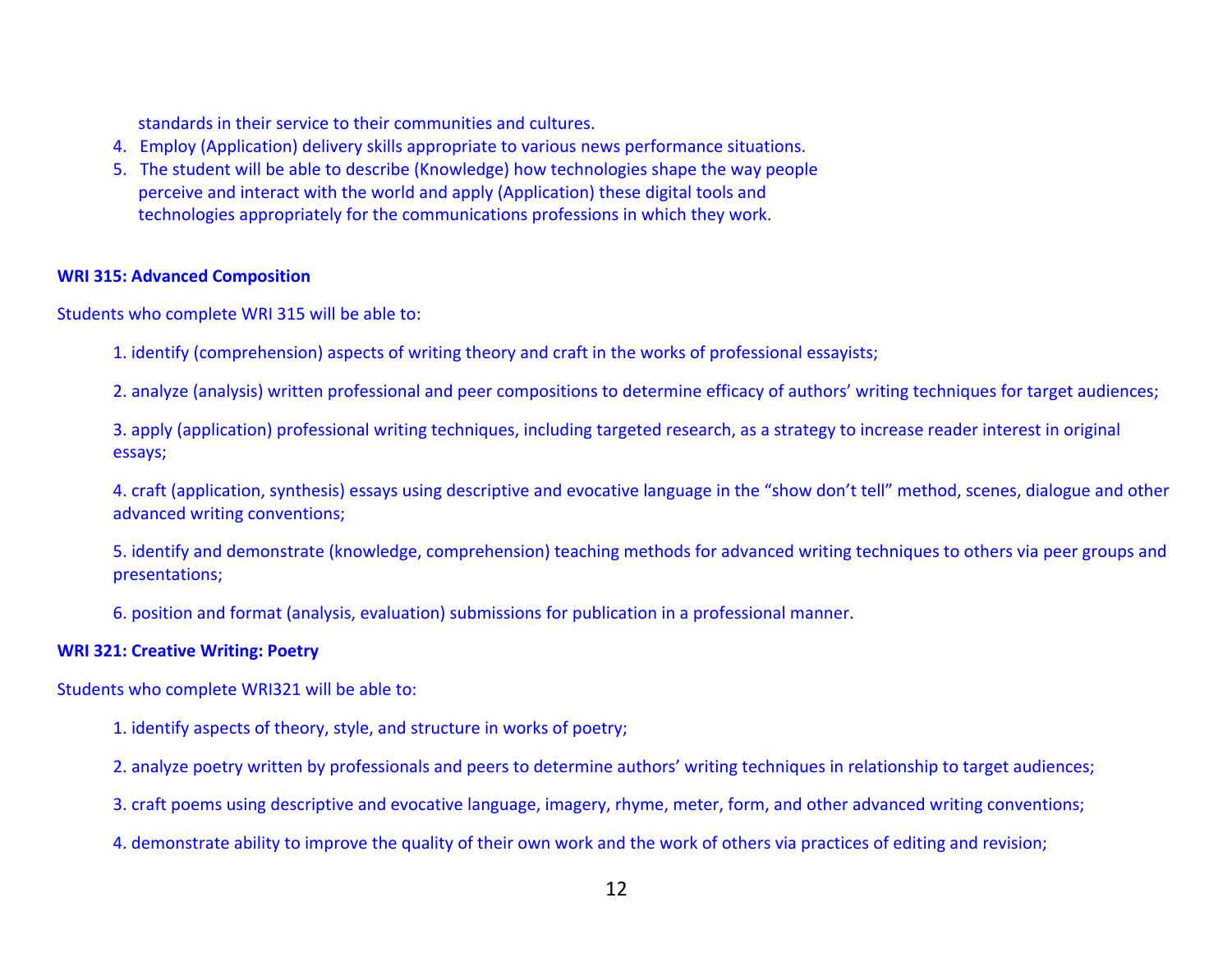5. position and format submissions for publication in <sup>a</sup> professional manner.

#### **WRI 322: Creative Writing: Fiction**

Students who complete WRI322 will be able to:

1. identify aspects of theory, style, and structure in works of fiction;

2. analyze fiction written by professionals and peers to determine authors' writing techniques in relationship to target audiences;

3. craft stories using descriptive and evocative language in the "show don't tell" method, scenes, dialogue, characterization, conflict, and other advanced writing conventions;

4. demonstrate ability to improve the quality of their own work and the work of others via practices of editing and revision;

5. position and format submissions for publication in <sup>a</sup> professional manner.

#### **WRI 323: Creative Writing: Creative Nonfiction**

Students who complete WRI323 will be able to:

1. identify aspects of theory, style, and structure in works of literary and commercial creative non‐fiction;

2. analyze creative non‐fiction written by professionals and peers to determine authors' writing techniques in relationship to target audiences;

3. craft stories using descriptive and evocative language in the "show don't tell" method, scenes, dialogue, characterization, conflict, and other advanced writing conventions;

4. employ advanced research techniques that address the demands of story, form, and audience;

5. demonstrate ability to improve the quality of their own work and the work of others via practices of editing and revision;

#### **Upper‐Division Non‐GE Liteature**

Students will be able to: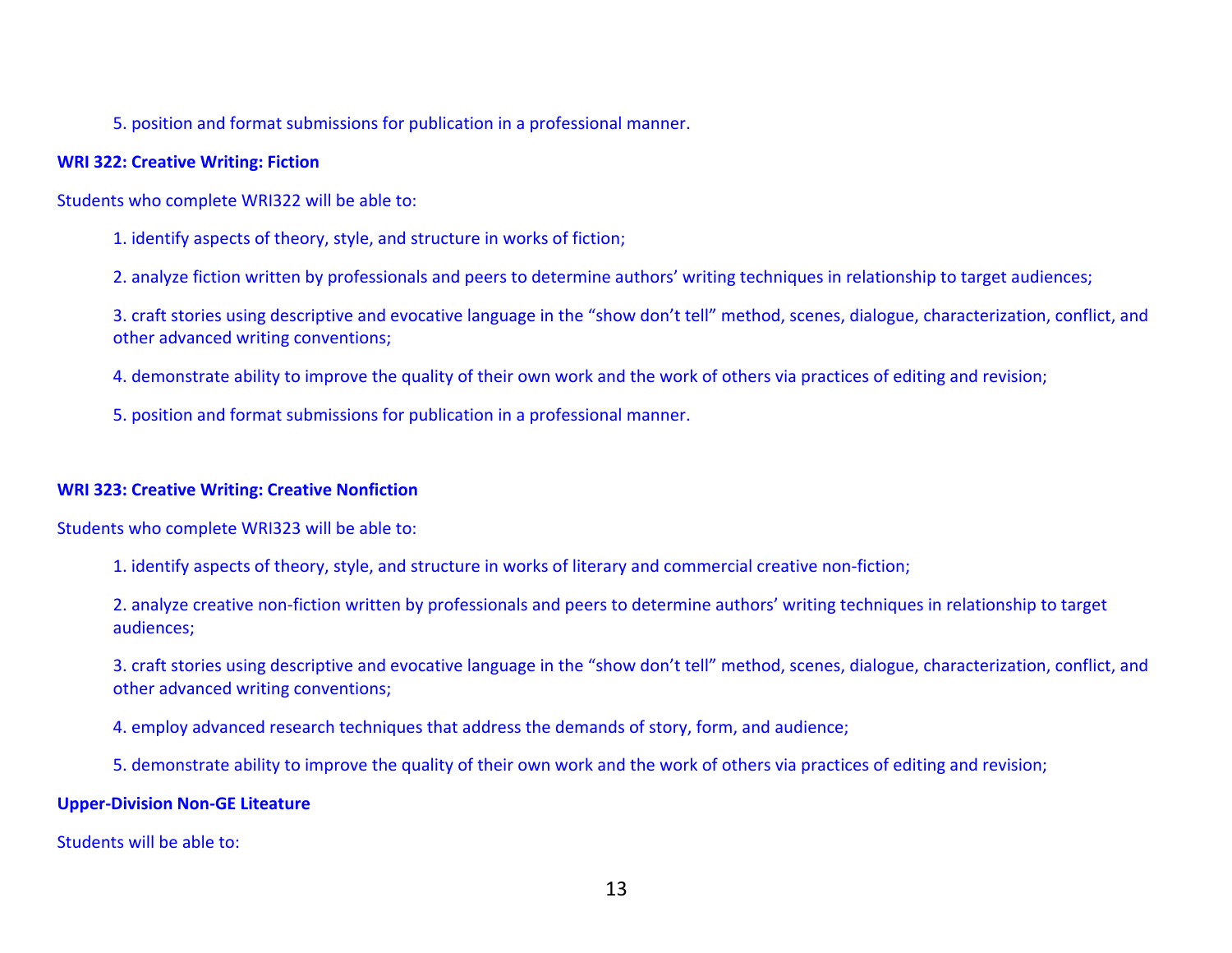- 1. Closely read and critically analyze texts in their original languages and/or in translation.
- 2. Recall, identify, and use fundamental concepts of literary study to read and discuss texts
	- a. Standard literary terminology
	- b. Modes/genres of literature
	- c. Elements of literary genres
	- d. Literary periods (dates, writers, characteristics, and important developments)
	- e. Contemporary critical approaches
	- f. Extra‐literary research

3. Analyze the social, cultural, ethnic, gendered, and/or historical contexts of the works and their authors, and connect the texts with their own lives.

4. Create detailed and informed textual analysis of literary works employing secondary sources and applying concepts of literary study and literary theory.

- **B. Assessment Plan** For new programs, please provide an assessment plan. (If not needed, please state as such.) With the addition of the capstone course, the assessment plan can be altered so that all assessment can be tied to the portfolio and the completion of the general ETS exam. In the spring of the senior year, students in the capstone course will compile <sup>a</sup> portfolio of current work and revised earlier work. This portfolio will include an oral component to demonstrate oral competency. The portfolio will be supplemented with the completion of the ETS exam. Together, the portfolio and ETS exam will measure competencies in all PLOs and the WASC Core Competencies.
- **C. Teach-Out** Provide a plan detailing how students who begin this program will be able to finish if the institution determines that the program is to be closed. (If not needed, please state as such.) No teach-out strategy is needed beyond advising continuing students. With the removal of only one course from the curriculum, this should not be <sup>a</sup> problem.
- D. **Catalog Copy** In this section, please demonstrate in a two-step process how the department/school would like the change to be made. Keep in mind academic policies with regard to number of units for major, minors, certificates, etc. See Academic Proposal Resource Information at the end of this template.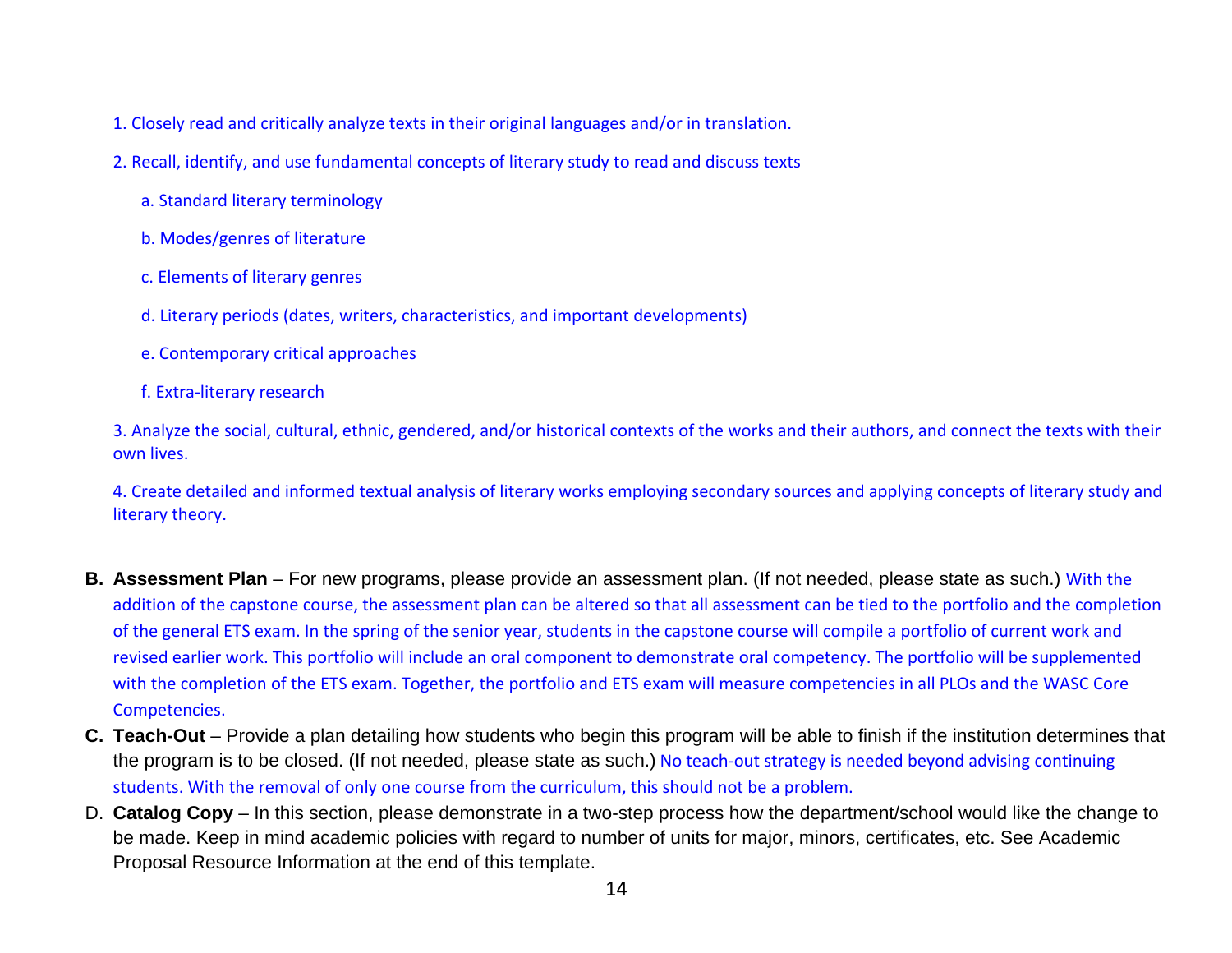- **Step 1:** In the applicable set of boxes below:
	- o For revision, addition or elimination of courses only, complete Section 1-A, entering current and/or proposed catalog text as indicated in the section instructions.
	- <sup>o</sup> For revision, addition or elimination of majors, minors, concentrations or certificates, complete Section 1-B, entering current and/or proposed catalog text as indicated in the section instructions.

| Section 1-A--Courses Only: Proposals for course elimination should complete the shaded (left) side only, proposals    |                                                                      |  |
|-----------------------------------------------------------------------------------------------------------------------|----------------------------------------------------------------------|--|
| for course addition should complete the unshaded (right) side only, and proposals for course revision should complete |                                                                      |  |
| both sides of Section 1-A.                                                                                            |                                                                      |  |
| Current course code and description (including units, prerequisites and                                               | Proposed new course code and description                             |  |
| grade type):                                                                                                          | (including units, prerequisites and grade<br>type):                  |  |
| WRI 215 Newspaper Workshop (1)                                                                                        |                                                                      |  |
| WRI 217 Yearbook Workshop (1)                                                                                         | Change the prefix of the following courses from<br><b>WRI to JRN</b> |  |
| WRI 250 Introduction to Journalism (3)                                                                                |                                                                      |  |
| <b>WRI 310 Advanced Reporting (3)</b>                                                                                 | JRN 215 Newspaper Workshop (1)                                       |  |
| <b>WRI 312 Television News Writing (3)</b>                                                                            | JRN 217 Yearbook Workshop (1)                                        |  |
| WRI 313 Computer-Assisted Reporting (3)                                                                               | JRN 250 Introduction to Journalism (3)                               |  |
| WRI 340 Media Ethics and Law (3)                                                                                      | JRN 310 Advanced Reporting (3)                                       |  |
| WRI 345 Editing (3)                                                                                                   | JRN 312 Television News Writing (3)                                  |  |
| WRI 430 Multimedia Journalism (3)                                                                                     | JRN 314 Computer-assisted Reporting (3)                              |  |
| WRI 440 Magazine Editing and Concepts (3)                                                                             | JRN 340 Media Ethics and Law (3)                                     |  |
|                                                                                                                       | <b>JRN 345 Editing (3)</b>                                           |  |
| <b>COM 313 Television News Production (3)</b>                                                                         | JRN 430 Multimedia Journalism (3)                                    |  |
| COM 413 Advanced Television News Production (3)                                                                       | JRN 440 Magazine Editing and Concepts (3)                            |  |
| COM 414 Long-Form Broadcast News (3)                                                                                  | JRN 495 Senior Seminar in Multimedia                                 |  |
|                                                                                                                       | Journalism (3)                                                       |  |
|                                                                                                                       | Cross list the following courses using the COM                       |  |
|                                                                                                                       | prefix for the Media Com program and the JRN                         |  |
|                                                                                                                       | prefix for the Multimedia Journalism program.                        |  |
|                                                                                                                       | <b>COM/JRN 313 Television News Production (3)</b>                    |  |
|                                                                                                                       | <b>COM/JRN 413 Advanced Television News</b>                          |  |
|                                                                                                                       | Production (3)                                                       |  |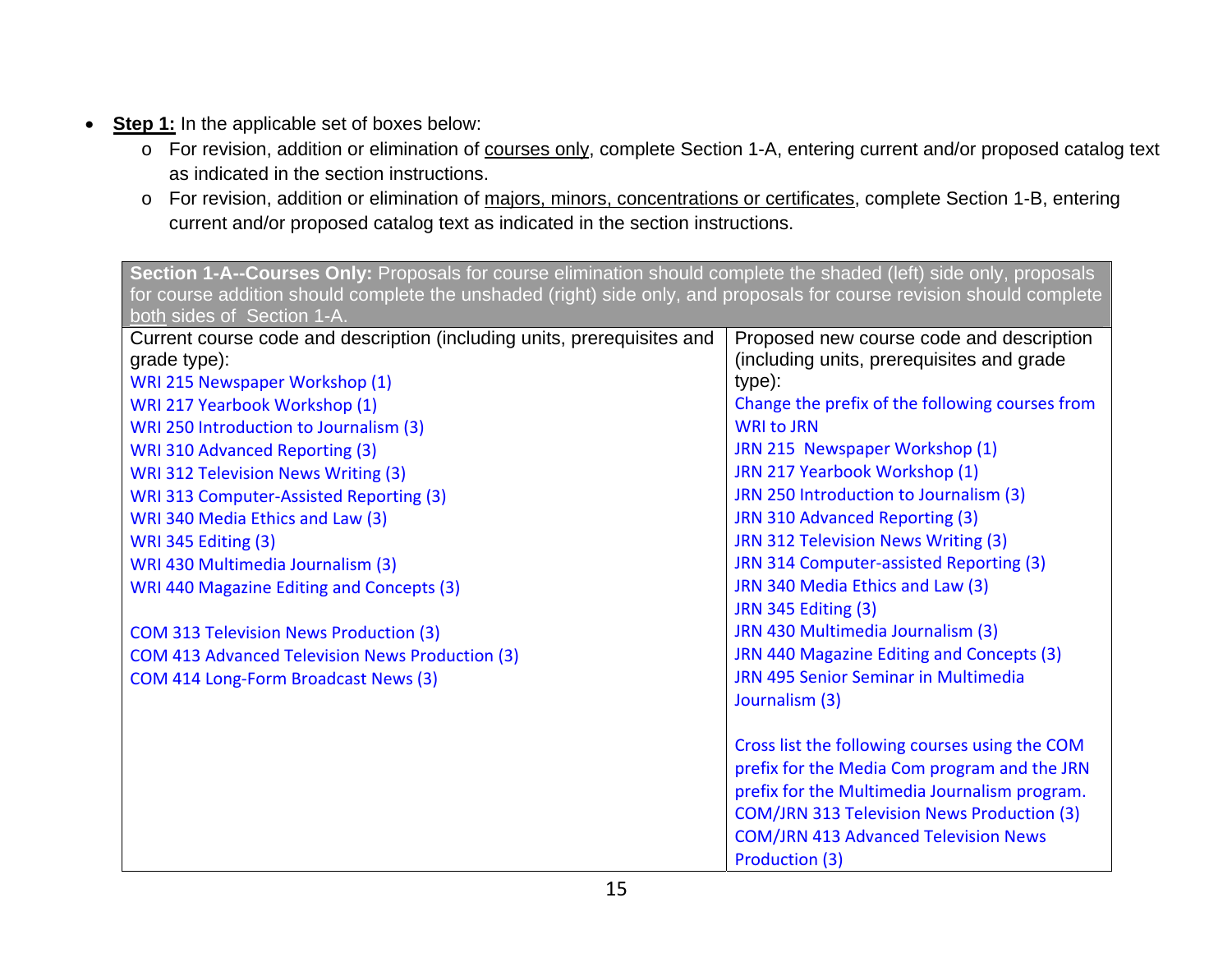|                                                                                                                                                                                                                                                                                                                                                             | COM/JRN 414 Long-Form Broadcast News (3)                                                                                                     |
|-------------------------------------------------------------------------------------------------------------------------------------------------------------------------------------------------------------------------------------------------------------------------------------------------------------------------------------------------------------|----------------------------------------------------------------------------------------------------------------------------------------------|
| <b>Course 1:</b> Click here to enter text.                                                                                                                                                                                                                                                                                                                  | Course 1: Click here to enter text.                                                                                                          |
| <b>Course 2:</b> Click here to enter text.                                                                                                                                                                                                                                                                                                                  | Course 2: Click here to enter text.                                                                                                          |
| Course 3: Click here to enter text.                                                                                                                                                                                                                                                                                                                         | Course 3: Click here to enter text.                                                                                                          |
| Section 1-B--All Other Proposals: Proposals for elimination of a major, minor, concentration or certificate should<br>complete the shaded (left) side of this section only, proposals for addition of any of these should complete the<br>unshaded (right) side only, and proposals for revision of any of these should complete both sides of Section 1-B. |                                                                                                                                              |
| Current Program (or major, minor, concentration, certificate) Name and<br>Introductory Text: Eliminate the Broadcast Journalism Program                                                                                                                                                                                                                     | Proposed Revised or New Program (or<br>major, minor, concentration, certificate)<br>Name and Introductory Text:<br>Click here to enter text. |
| <b>Current Program Learning Outcome:</b><br>Students who complete the program in Broadcast Journalism will be able to:<br>1. Identify and articulate the historical development, content, audiences<br>and function of U.S. media.                                                                                                                          | Proposed Revised or New Program<br>Learning Outcomes (needed for new majors<br>only): Click here to enter text.                              |
| 2. Write news copy clearly and accurately, demonstrating quantitative<br>and qualitative reasoning.                                                                                                                                                                                                                                                         |                                                                                                                                              |
| 3. Create and edit a news story based on accepted industry standards<br>and values.                                                                                                                                                                                                                                                                         |                                                                                                                                              |
| 4. Employ aural and delivery skills appropriate to various news<br>performance situations.                                                                                                                                                                                                                                                                  |                                                                                                                                              |
| 5. Demonstrate professional socialization skills in various news media<br>environments.                                                                                                                                                                                                                                                                     |                                                                                                                                              |
| 6. Identify major ethical theories and professional codes, apply them<br>critically to ethical dilemmas, and defend the application of the theory<br>and code to a given situation as a Christian communicator.                                                                                                                                             |                                                                                                                                              |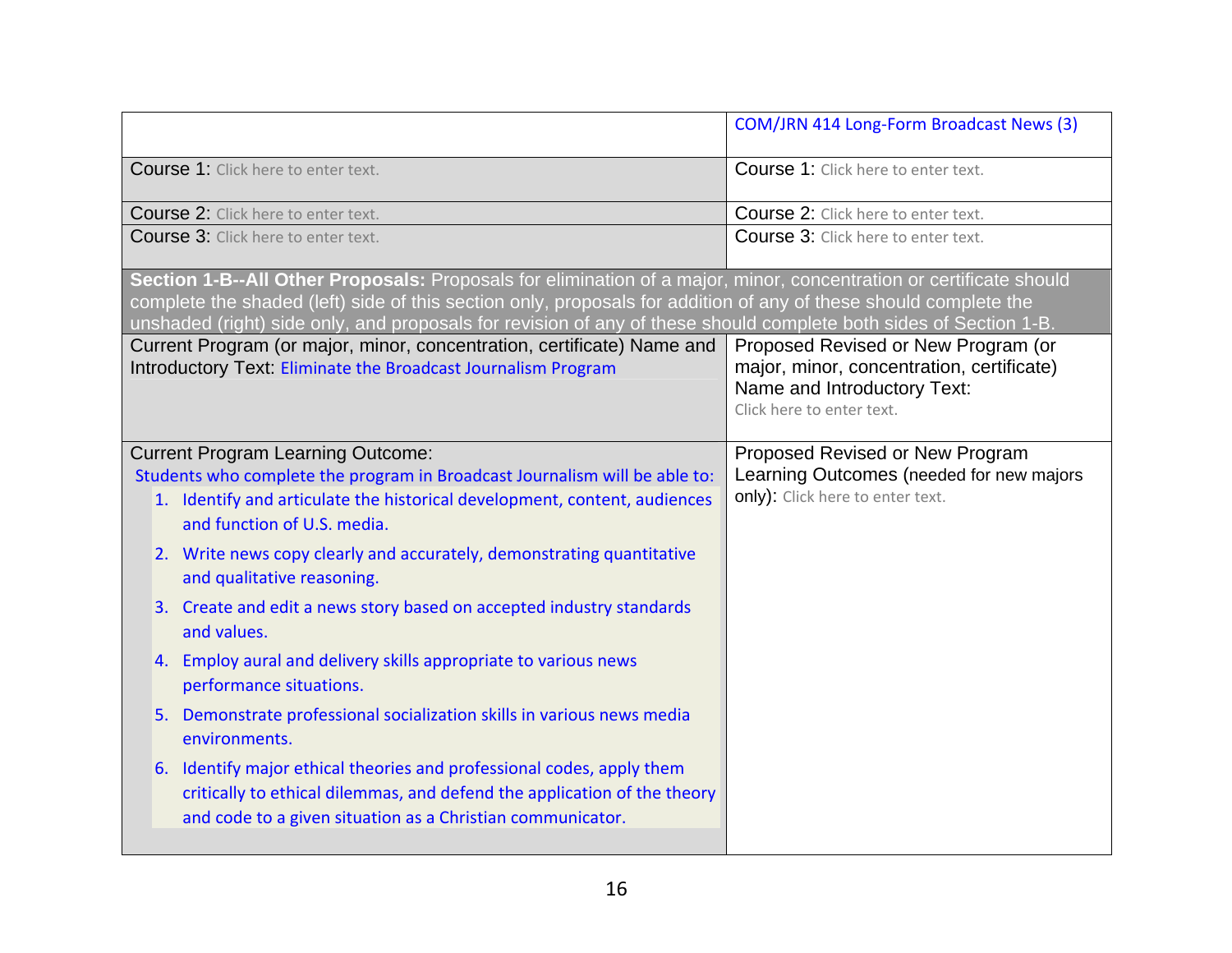| Current Lower Division Requirements and Unit Numbers for Majors. All<br>requirements for minors, concentrations or certificates: | Proposed Revised or New Lower Division<br>Requirements and Unit Numbers for Majors.    |
|----------------------------------------------------------------------------------------------------------------------------------|----------------------------------------------------------------------------------------|
| COM 150 - Introduction to Media Communication (3)                                                                                | All requirements for minors, concentrations                                            |
| COM 243 - Introduction to TV and Film Production (3)                                                                             | or certificates:<br>Click here to enter text.                                          |
| COM 275 - Audio Production (2)                                                                                                   |                                                                                        |
| TRE 250 - Voice and Diction (2)                                                                                                  |                                                                                        |
| WRI 215 - Newspaper Workshop (1)                                                                                                 |                                                                                        |
| WRI 250 - Introduction to Journalism (3)                                                                                         |                                                                                        |
|                                                                                                                                  |                                                                                        |
| <b>Current Total Lower Division Units:</b>                                                                                       | <b>Proposed Total Lower Division Units:</b><br>Click here to enter text.               |
| <b>Total: 14 Units</b>                                                                                                           |                                                                                        |
|                                                                                                                                  |                                                                                        |
| Current Upper Division Requirements and Unit Numbers for Majors.<br>(Highlight new or revised classes in red.)                   | Proposed Upper Division Requirements and<br>Unit Numbers for Majors. (Highlight new or |
| <b>COM 313 - Television News Production (3)</b><br>$\bullet$                                                                     | revised classes in red.)                                                               |
| COM 413 - Advanced Television News Production (3)                                                                                | Click here to enter text.                                                              |
| COM 414 - Long-Form Broadcast News (3)<br>$\bullet$                                                                              |                                                                                        |
| COM 425 - Advanced Television Workshop (1) 2 Units required                                                                      |                                                                                        |
| WRI 312 - Television News Writing (3)                                                                                            |                                                                                        |
| WRI 340 - Media Ethics and Law (3)<br>$\bullet$                                                                                  |                                                                                        |
| WRI 430 - Multimedia Journalism (3)<br>$\bullet$                                                                                 |                                                                                        |
|                                                                                                                                  |                                                                                        |
| WRI 470 - Internship in Writing (2) OR                                                                                           |                                                                                        |
| COM 421 - Internship in Communication (3)                                                                                        |                                                                                        |
| <b>Current Total Upper Division Units:</b>                                                                                       | <b>Proposed Total Upper Division Units:</b>                                            |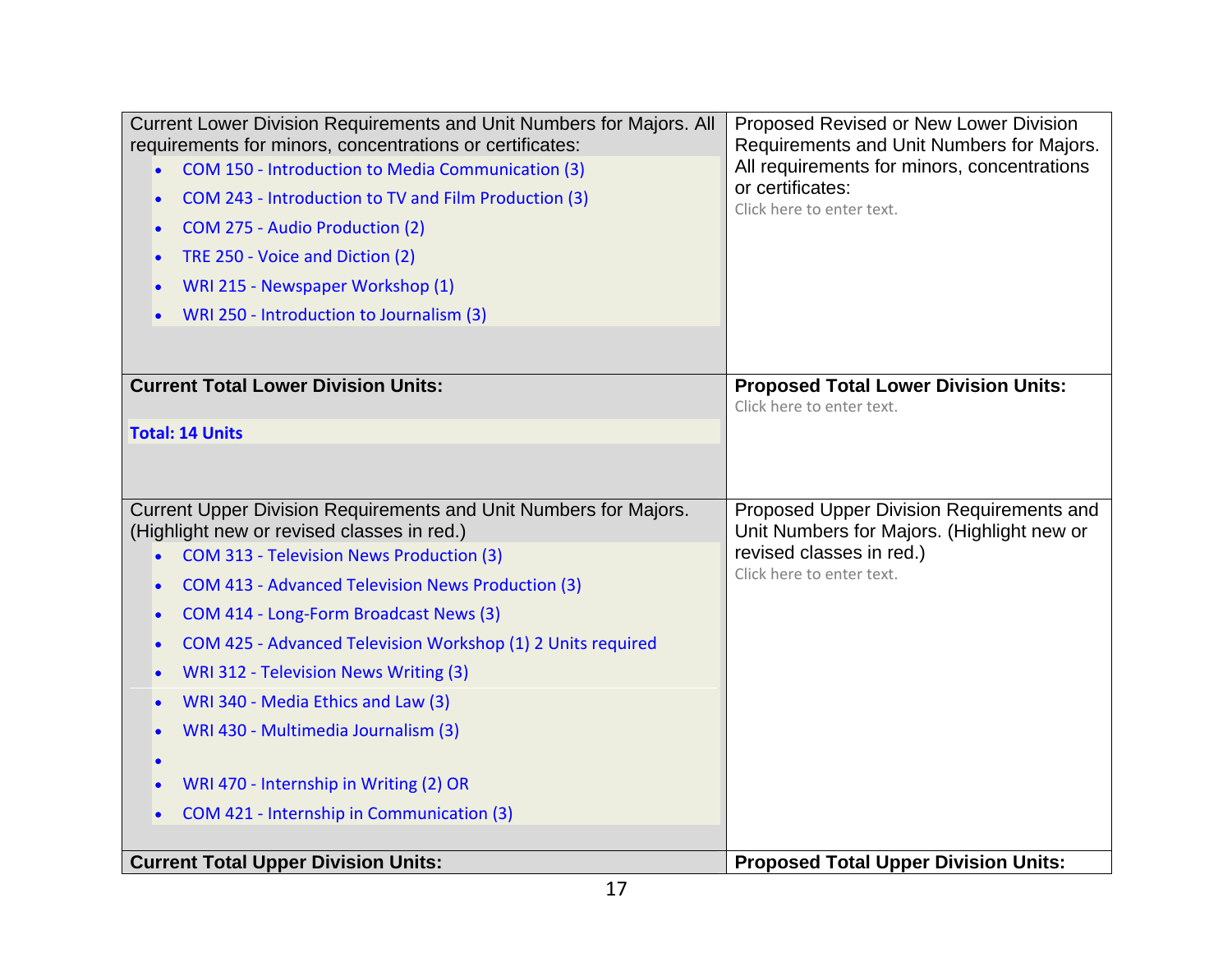|                                                                                                               | Click here to enter text.                                                   |
|---------------------------------------------------------------------------------------------------------------|-----------------------------------------------------------------------------|
| <b>Total: 22-23 Units</b>                                                                                     |                                                                             |
|                                                                                                               |                                                                             |
|                                                                                                               |                                                                             |
| Current Elective Options (Highlight new or revised classes in red.):                                          | Proposed Elective Options (Highlight new or<br>revised classes in red.):    |
| Take two (2) courses from the following:                                                                      | Click here to enter text.                                                   |
|                                                                                                               |                                                                             |
| WRI 310 - Advanced Reporting (3)<br>$\bullet$                                                                 |                                                                             |
| WRI 313 - Computer-Assisted Reporting (3)<br>$\bullet$                                                        |                                                                             |
| WRI 323 - Creative Writing: Creative Nonfiction (3)                                                           |                                                                             |
| WRI 350 - Writing for the Mass Media (3)                                                                      |                                                                             |
| One literature course beyond general education: (3)                                                           |                                                                             |
|                                                                                                               |                                                                             |
|                                                                                                               |                                                                             |
| <b>Current Total Required Elective Units:</b>                                                                 | <b>Proposed Total Required Elective Units:</b><br>Click here to enter text. |
| <b>Total: 5-6 Units</b>                                                                                       |                                                                             |
|                                                                                                               |                                                                             |
|                                                                                                               |                                                                             |
| Current Names and Course Titles of Concentration #1 (if any-use<br>additional boxes for each concentration.): | Proposed Names and Course Titles of                                         |
| Click here to enter text.                                                                                     | Concentration #1 (if any-use additional<br>boxes for each concentration.):  |
|                                                                                                               | Click here to enter text.                                                   |
|                                                                                                               |                                                                             |
| <b>Current Total Program Units:</b>                                                                           | <b>Proposed Total Program Units:</b>                                        |
|                                                                                                               | Click here to enter text.                                                   |
| <b>Major Total: 41-43 Units</b>                                                                               |                                                                             |
|                                                                                                               |                                                                             |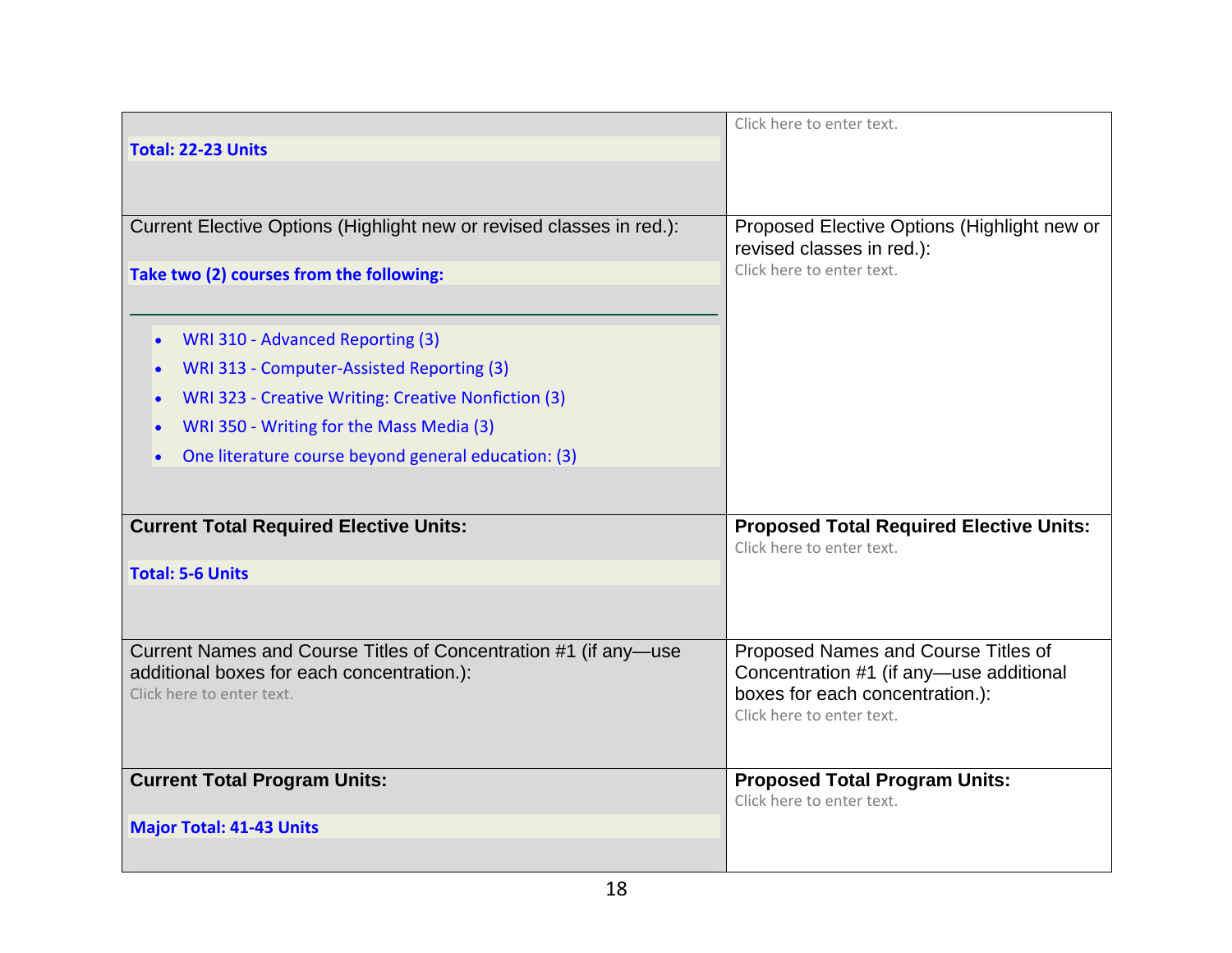| Current Notes (if any) at the bottom of program catalog copy:<br>WRI 312 and COM 313 are corequisites and must be taken in the same<br>semester.                                                                                                                                                                                                                                                                                                                                             | Proposed Notes (if any) at the bottom of<br>program catalog copy:<br>Click here to enter text.                                               |
|----------------------------------------------------------------------------------------------------------------------------------------------------------------------------------------------------------------------------------------------------------------------------------------------------------------------------------------------------------------------------------------------------------------------------------------------------------------------------------------------|----------------------------------------------------------------------------------------------------------------------------------------------|
| Section 1-B--All Other Proposals: Proposals for elimination of a major, minor, concentration or certificate should<br>complete the shaded (left) side of this section only, proposals for addition of any of these should complete the<br>unshaded (right) side only, and proposals for revision of any of these should complete both sides of Section 1-B.<br>Current Program (or major, minor, concentration, certificate) Name and<br>Introductory Text: Eliminate the Journalism Program | Proposed Revised or New Program (or<br>major, minor, concentration, certificate)<br>Name and Introductory Text:                              |
| <b>Current Program Learning Outcome:</b>                                                                                                                                                                                                                                                                                                                                                                                                                                                     | <b>Multimedia Journalism</b><br>Proposed Revised or New Program                                                                              |
| Students who complete the program in Journalism will be able to:<br>1. Exhibit effective research and reporting practices.                                                                                                                                                                                                                                                                                                                                                                   | Learning Outcomes (needed for new majors<br>only): Students who complete the program in<br>Multimedia Journalism will be able to:1. Exhibit  |
| 2. Display strong interpretive, analytic, quantitative reasoning, and<br>critical thinking skills in their assignments.                                                                                                                                                                                                                                                                                                                                                                      | effective research and reporting practices<br>including the creation (Synthesis) and editing                                                 |
| 3. Communicate ideas clearly and accurately in forms appropriate to the<br>purpose, medium, and audience.                                                                                                                                                                                                                                                                                                                                                                                    | (Application) of a news story based on accepted<br>industry standards and values. [Written                                                   |
| 4. Employ appropriate ethical and legal standards and professional<br>codes in their service to their communities and cultures.                                                                                                                                                                                                                                                                                                                                                              | Communication, Information Literacy, Critical<br>Thinking] 2. Display strong interpretive<br>(Application) analytic (Analysis), and critical |
|                                                                                                                                                                                                                                                                                                                                                                                                                                                                                              | thinking skills by writing (Synthesis) news copy<br>clearly and accurately, demonstrating                                                    |
|                                                                                                                                                                                                                                                                                                                                                                                                                                                                                              | quantitative and qualitative reasoning in forms<br>appropriate to the purpose, medium, and                                                   |
|                                                                                                                                                                                                                                                                                                                                                                                                                                                                                              | audience. [Written Communication, Information<br>Literacy, Quantitative Reasoning/Literacy] 3.                                               |
|                                                                                                                                                                                                                                                                                                                                                                                                                                                                                              | Identify (Knowledge) and apply (Application)<br>appropriate ethical and legal standards in their                                             |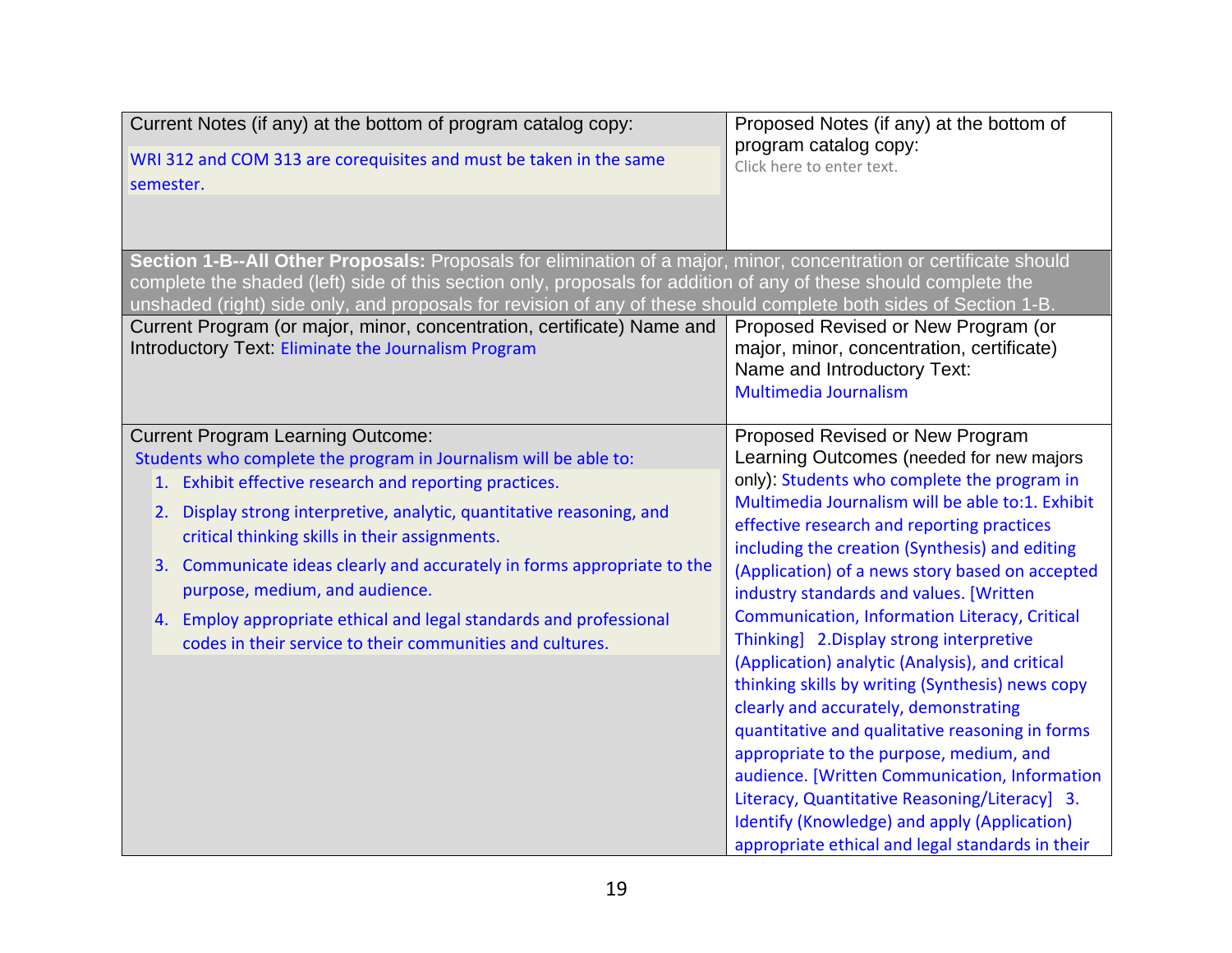|                                                                                                                                                                                      | service to their communities and cultures.<br>[Critical Thinking] 4. Employ (Application)<br>delivery skills appropriate to various news<br>performance situations. [Written<br><b>Communication, Oral Communication]</b><br>5. Describe (Knowledge) how technologies shape<br>the way people perceive and interact with the<br>world and apply (Application) these digital tools<br>and technologies appropriately for the<br>communications professions in which they<br>work. The terms inside the parenthesis shows<br>the relationship of the learning outcomes to<br>Bloom's Taxonomy. The terms inside the<br>brackets indicate the relationship of the<br>learning outcome to WASC's five Core<br><b>Competencies: Written Communication, Oral</b><br>Communication, Information Literacy, Critical<br>Thinking, and Quantitative Reasoning. |
|--------------------------------------------------------------------------------------------------------------------------------------------------------------------------------------|------------------------------------------------------------------------------------------------------------------------------------------------------------------------------------------------------------------------------------------------------------------------------------------------------------------------------------------------------------------------------------------------------------------------------------------------------------------------------------------------------------------------------------------------------------------------------------------------------------------------------------------------------------------------------------------------------------------------------------------------------------------------------------------------------------------------------------------------------|
| Current Lower Division Requirements and Unit Numbers for Majors. All<br>requirements for minors, concentrations or certificates:<br>WRI 215 - Newspaper Workshop (1) * 3 units total | Proposed Revised or New Lower Division<br>Requirements and Unit Numbers for Majors.<br>All requirements for minors, concentrations                                                                                                                                                                                                                                                                                                                                                                                                                                                                                                                                                                                                                                                                                                                   |
| WRI 250 - Introduction to Journalism (3)                                                                                                                                             | or certificates:                                                                                                                                                                                                                                                                                                                                                                                                                                                                                                                                                                                                                                                                                                                                                                                                                                     |
| COM 150 - Introduction to Media Communication (3)                                                                                                                                    | JRN 215 Newspaper Workshop (1) * 3 units total<br>Two units can be substituted from WRI216,                                                                                                                                                                                                                                                                                                                                                                                                                                                                                                                                                                                                                                                                                                                                                          |
| COM 243 - Introduction to TV and Film Production (3)                                                                                                                                 | JRN217, JRN 218, or COM 275<br>JRN 250 Introduction to Journalism (3)                                                                                                                                                                                                                                                                                                                                                                                                                                                                                                                                                                                                                                                                                                                                                                                |
| One course from the following:                                                                                                                                                       | <b>COM150 Introduction to Media Communication</b><br>(3)                                                                                                                                                                                                                                                                                                                                                                                                                                                                                                                                                                                                                                                                                                                                                                                             |
| LIT 254 - British Writers I (3)                                                                                                                                                      | COM 243 Introduction to TV and Film<br>Production (3)                                                                                                                                                                                                                                                                                                                                                                                                                                                                                                                                                                                                                                                                                                                                                                                                |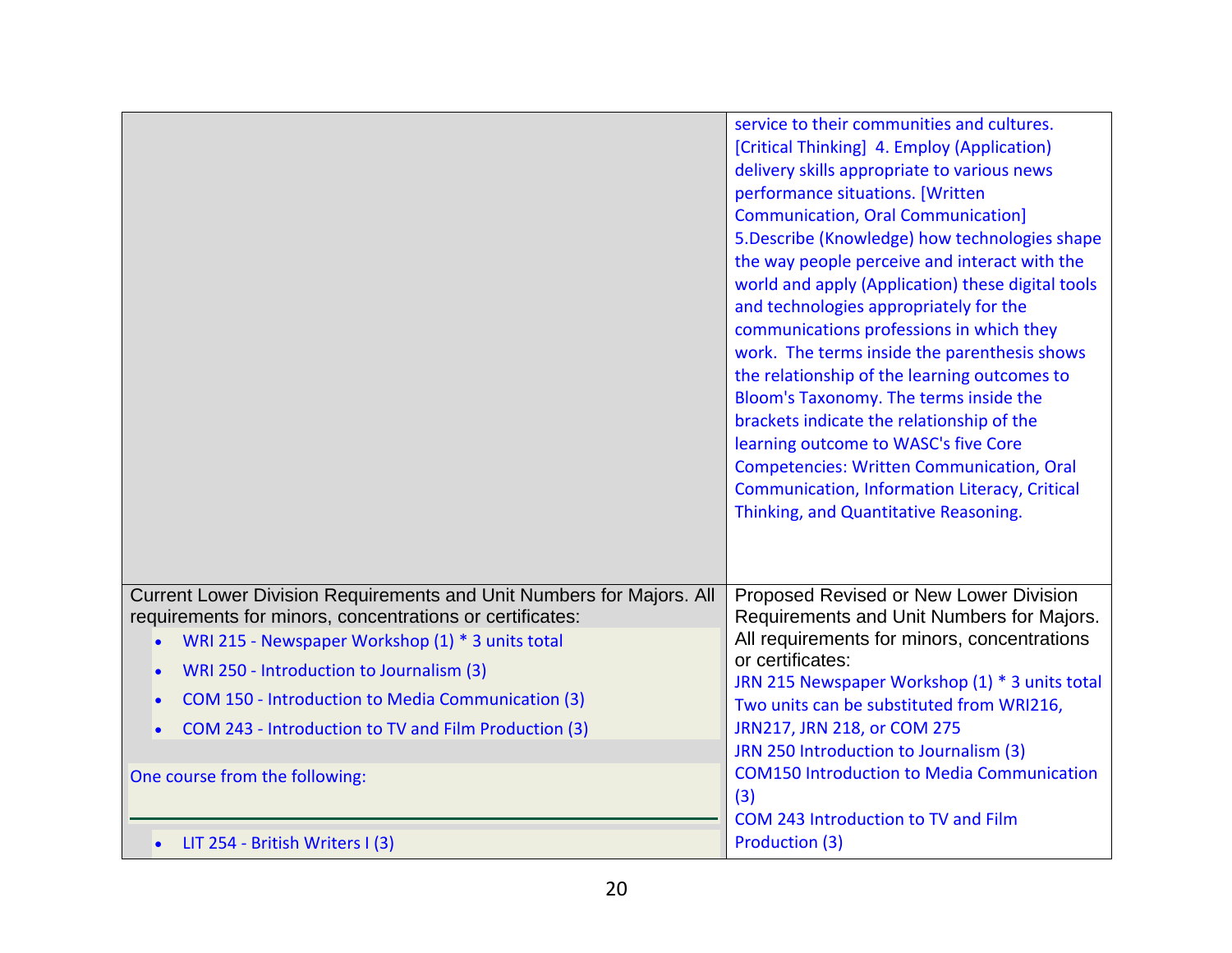| LIT 255 - British Writers II (3)<br>$\bullet$<br>LIT 256 - American Writers I (3)<br>LIT 257 - American Writers II (3)                                                                                                                                                                                                                                                                                                                                                                                                                                                                        | One Course From: (3)<br><b>LIT 201 World Literatures</b><br>LIT 254 British Writers I<br>LIT 255 British Writers II<br>LIT 256 American Writers I<br><b>LIT 257 American Writers II</b>                                                                                                                                                                                                                                                  |
|-----------------------------------------------------------------------------------------------------------------------------------------------------------------------------------------------------------------------------------------------------------------------------------------------------------------------------------------------------------------------------------------------------------------------------------------------------------------------------------------------------------------------------------------------------------------------------------------------|------------------------------------------------------------------------------------------------------------------------------------------------------------------------------------------------------------------------------------------------------------------------------------------------------------------------------------------------------------------------------------------------------------------------------------------|
| <b>Current Total Lower Division Units:</b>                                                                                                                                                                                                                                                                                                                                                                                                                                                                                                                                                    | <b>Proposed Total Lower Division Units:</b>                                                                                                                                                                                                                                                                                                                                                                                              |
| <b>Total: 15 Units</b>                                                                                                                                                                                                                                                                                                                                                                                                                                                                                                                                                                        | <b>Total: 15 Units</b>                                                                                                                                                                                                                                                                                                                                                                                                                   |
| Current Upper Division Requirements and Unit Numbers for Majors.<br>(Highlight new or revised classes in red.)<br>WRI 310 - Advanced Reporting (3)<br>WRI 313 - Computer-Assisted Reporting (3)<br>WRI 340 - Media Ethics and Law (3)<br><b>WRI 345 - Editing (3)</b><br>WRI 350 - Writing for the Mass Media (3)<br>$\bullet$<br>WRI 430 - Multimedia Journalism (3)<br>$\bullet$<br>WRI 440 - Magazine Editing and Concepts (3)<br>WRI 470 - Internship in Writing (2)<br>Two additional upper-division courses beyond GE in literature listed<br>under Literature, Spanish, or French. (6) | Proposed Upper Division Requirements and<br>Unit Numbers for Majors. (Highlight new or<br>revised classes in red.)<br>JRN 314 Computer Assisted Reporting (3)<br>JRN 340 Media Law and Ethics (3)<br>JRN 350 Special Topics in Journalism (3)<br>JRN 430 Multimedia Journalism (3)<br>JRN 470 Internship (2)<br>JRN 495 Senior Seminar in Multimedia<br>Journalism (3)<br>1 Additional Upper Division Literature Course<br>beyond GE (3) |
| <b>Current Total Upper Division Units:</b>                                                                                                                                                                                                                                                                                                                                                                                                                                                                                                                                                    | <b>Proposed Total Upper Division Units:</b>                                                                                                                                                                                                                                                                                                                                                                                              |
| <b>Total: 29 Units</b>                                                                                                                                                                                                                                                                                                                                                                                                                                                                                                                                                                        | 20 Units                                                                                                                                                                                                                                                                                                                                                                                                                                 |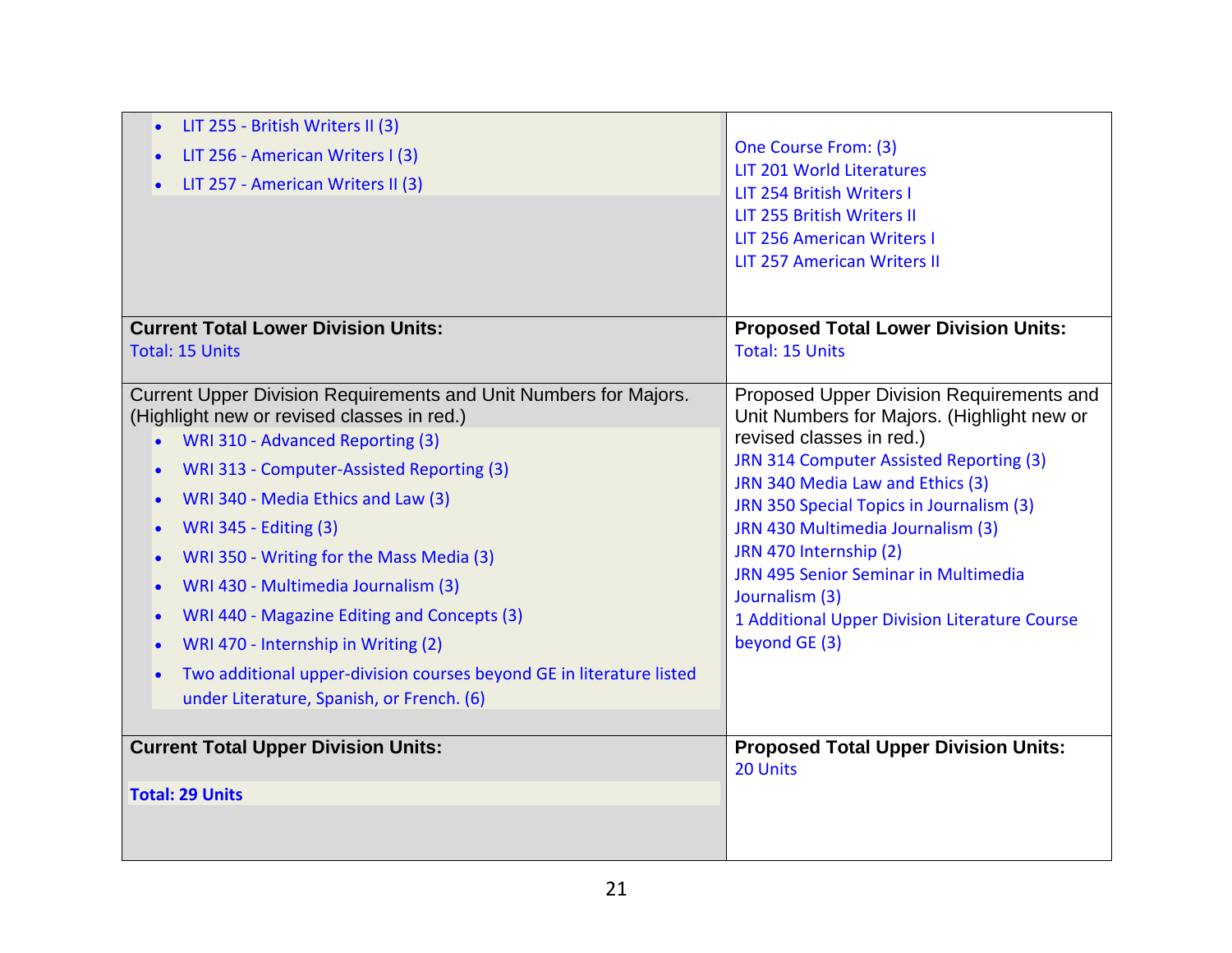| Current Elective Options (Highlight new or revised classes in red.):<br>WRI 220 - Introduction to Creative Writing (3)<br>WRI 315 - Advanced English Composition (3)<br>WRI 321 - Creative Writing: Poetry (3)<br>WRI 322 - Creative Writing: Fiction (3)<br>WRI 323 - Creative Writing: Creative Nonfiction (3) | Proposed Elective Options (Highlight new or<br>revised classes in red.):<br>Click here to enter text.                                                                                                                                                                                                                                                                                                                                                                                                                                                                                                         |
|------------------------------------------------------------------------------------------------------------------------------------------------------------------------------------------------------------------------------------------------------------------------------------------------------------------|---------------------------------------------------------------------------------------------------------------------------------------------------------------------------------------------------------------------------------------------------------------------------------------------------------------------------------------------------------------------------------------------------------------------------------------------------------------------------------------------------------------------------------------------------------------------------------------------------------------|
| <b>Current Total Required Elective Units:</b>                                                                                                                                                                                                                                                                    | <b>Proposed Total Required Elective Units:</b><br>Click here to enter text.                                                                                                                                                                                                                                                                                                                                                                                                                                                                                                                                   |
| <b>Total: 3 Units</b>                                                                                                                                                                                                                                                                                            |                                                                                                                                                                                                                                                                                                                                                                                                                                                                                                                                                                                                               |
|                                                                                                                                                                                                                                                                                                                  |                                                                                                                                                                                                                                                                                                                                                                                                                                                                                                                                                                                                               |
| Current Names and Course Titles of Concentration #1 (if any-use<br>additional boxes for each concentration.):<br>Click here to enter text.                                                                                                                                                                       | Proposed Names and Course Titles of the<br>Writing Concentration (if any-use<br>additional boxes for each concentration.):<br><b>Concentration in Writing (12 Units)</b><br>JRN 310 Advanced Reporting (3)<br><b>JRN 345 Editing (3)</b><br>JRN 440 Magazine Editing and Concepts (3)<br>One course from the following:<br>WRI 315 Advanced English Comp (3)<br>WRI 321 Creative Writing: Poetry (3)<br>WRI 322 Creative Writing: Fiction (3)<br><b>WRI 323 Creative Writing: Creative Nonfiction</b><br>(3)<br><b>Concentration in Visual Storytelling (12 Units)</b><br>JRN 312 Television News Writing (3) |
|                                                                                                                                                                                                                                                                                                                  | <b>COM/JRN 313 Television News Production (3)</b>                                                                                                                                                                                                                                                                                                                                                                                                                                                                                                                                                             |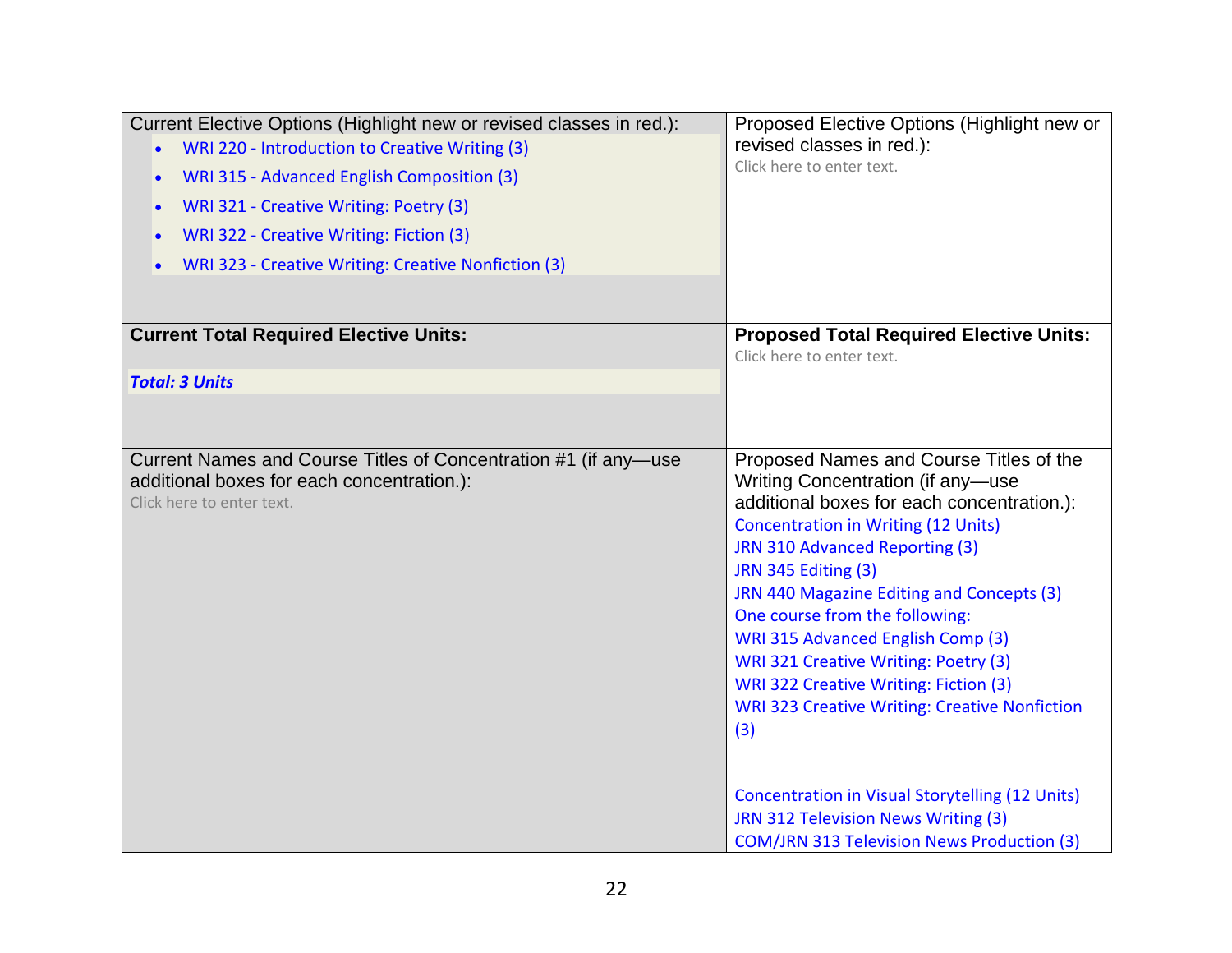|                                                                                                                                                                   | <b>COM/JRN 413 Advanced Television News</b><br>Production (3)<br>COM/JRN 414 Long-Form Broadcast News (3)                                                                          |
|-------------------------------------------------------------------------------------------------------------------------------------------------------------------|------------------------------------------------------------------------------------------------------------------------------------------------------------------------------------|
| <b>Current Total Program Units:</b>                                                                                                                               | <b>Proposed Total Program Units:</b><br>47 Units                                                                                                                                   |
| <b>Major Total: 47 Units</b>                                                                                                                                      |                                                                                                                                                                                    |
| Current Notes (if any) at the bottom of program catalog copy:<br>*Three units of Newspaper Workshop. WRI 216 or WRI 217 may substitute<br>for two of those units. | Proposed Notes (if any) at the bottom of<br>program catalog copy:<br>*Three units of Newspaper Workshop. WRI 216,<br>JRN 217, or JRN 218 may substitute for two of<br>those units. |

#### $\bullet$ **Step 2:**

- <sup>o</sup> Arrange a meeting: Arrange a meeting with the APC chair to review the completed portion of the proposal and to receive assistance from the Records liaison in submission of current and/or draft proposed catalog copy called for.
- <sup>o</sup> Attach Catalog copy:
	- For proposed revisions to existing programs, majors, minors, courses, etc, after this page attach the following supplied by Records: 1) The current year catalog copy for that program, major, etc, and 2) the proposed revised catalog pages for your proposal, based on the information from Step One.
	- For entirely new programs, majors, minors, courses, etc, after this page attach the draft new catalog pages for your proposal supplied by Records based on the information in Step One.

STEP TWO: ATTACH CURRENT AND/OR PROPOSED CATALOG COPY AFTER THIS PAGE AS SEPARATE PAGES.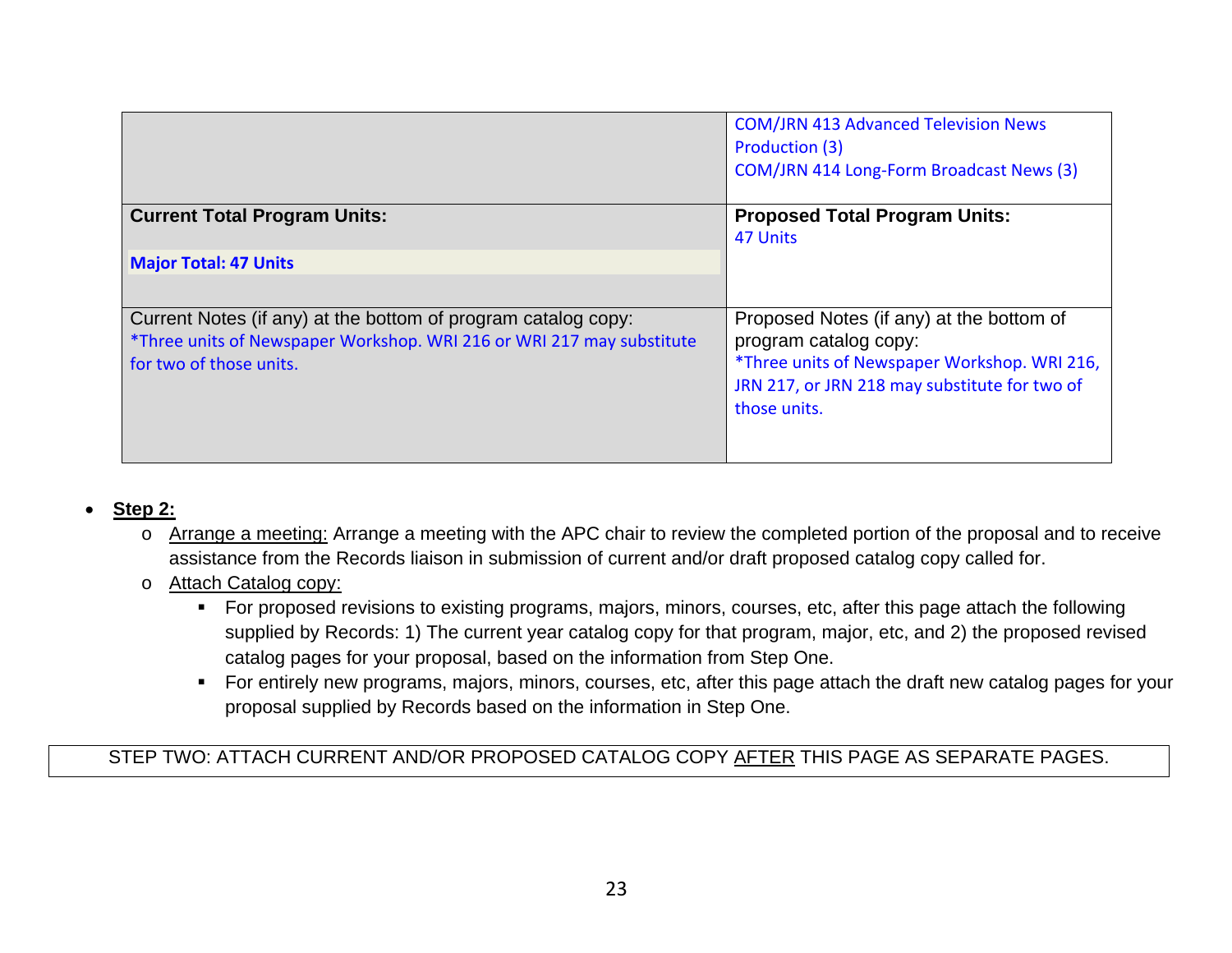# STEP TWO: ATTACH CURRENT AND/OR PROPOSED CATALOG COPY BEFORE THIS PAGE AS SEPARATE PAGES.

# **SECTION FIVE: SUMMARY CHECKLIST**

**5-A: Review course and staffing impact with your academic unit's direct report (College Dean or Provost).** 

- **Total course additions:** 3
- **Total course deletions:** 1
- **Total unit additions:** 7
- 0 **Total unit deletions:** 3
- . **Staff impact (increase or decrease):** Increase by 4 units
- $\bullet$  **Rotation of courses or deletions of sections to accommodate additions:** With the elimination of <sup>a</sup> faculty line in Communication and Theater Department, the university accrued significant savings. But the load of faculty in LJML had to incorporate aspects of the faculty teaching and advising loads. The modest increase in staffing accompanied by this proposal should be seen in light of the overall reduced staffing in faculty teaching journalism students. In addition, the future of the Yearbook is uncertain. If ASB decides to no longer sponsor the Yearbook, LJML staffing will be reduced by 4 units annually.

**I have reviewed this proposal and the items above and believe the proposal meets all university requirements and is ready for APC review.** 

**Department or School Direct Report:** 

**\_\_\_\_\_\_\_\_\_\_\_\_\_\_\_\_\_\_\_\_\_\_\_\_\_\_\_\_\_\_\_\_\_\_\_\_\_\_\_\_\_\_\_\_\_\_\_\_\_\_\_\_ Date\_\_\_\_\_\_\_\_\_\_\_\_\_\_\_\_\_** 

**College Dean or Provost as applicable**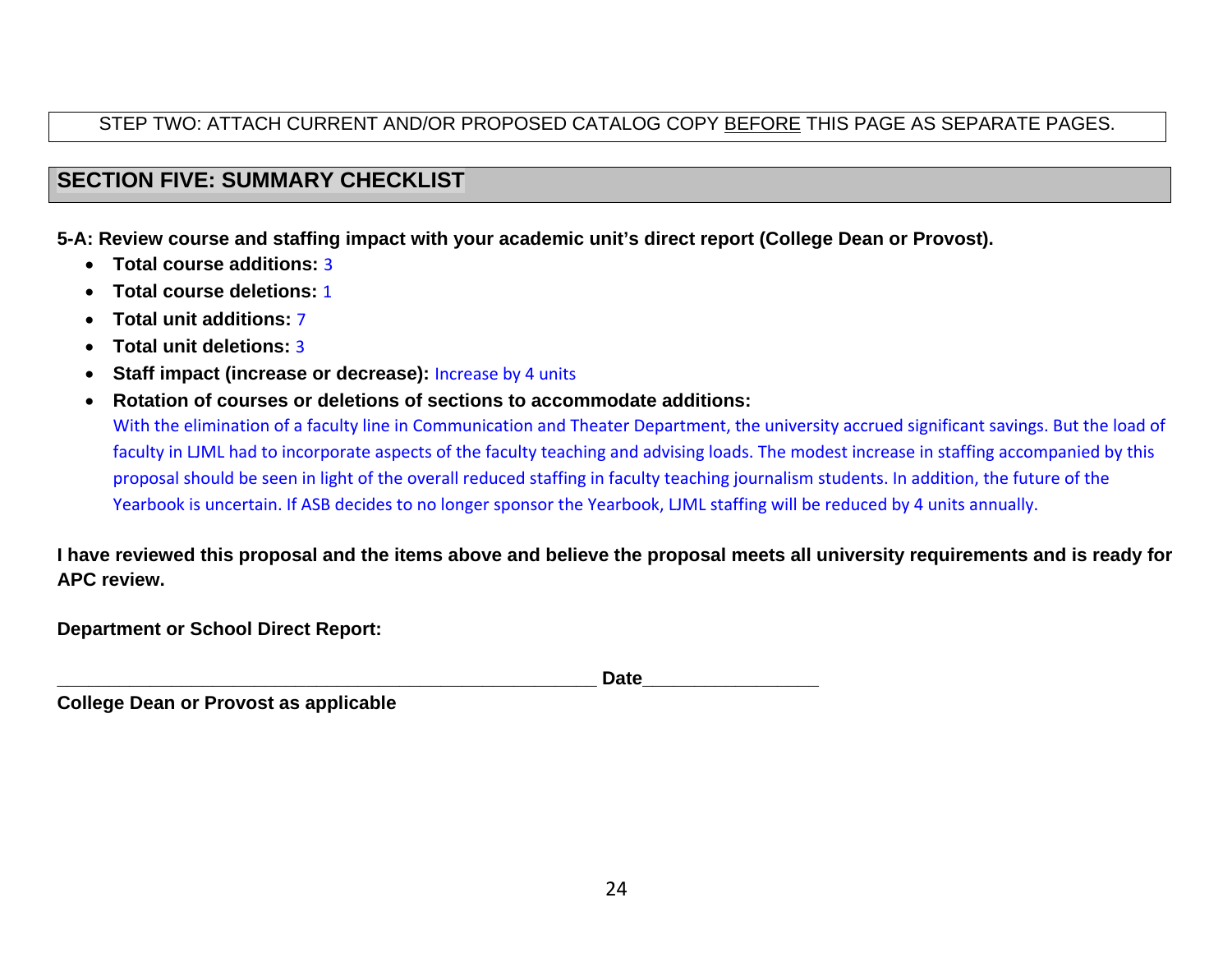# **APC Proposal Reference Information**

# **DEADLINES:**

1. Review any Long Form proposal drafts in person with your College Dean or appropriate administrator by **October 2 ….,** prior to submitting the proposal to APC;

2. Submit a short narrative to the APC chair highlighting the proposed changes by **October 9;** 

3. Final Long Form proposals are due no later than **November 6 …, MEETING THE APPROPRIATE DEADLINES WILL ENSURE THAT APC WILL HAVE ENOUGH TIME TO PROCESS YOUR PROPOSAL(S). PROPOSALS SUBMITTED AFTER THAT DATE MOST LIKELY WILL BE CONSIDERED FOR THE 2017-2018 CATALOG.** 

# **BASIC ASSUMPTIONS:**

- 1. May be generated by any faculty member within a department;
- 2. Are made as a result of a department or school program review and assessment data or due to external requirements made by outside accrediting agencies (provide appropriate documentation);
- 3. Are voted on and approved by all full time department members;
- 4. Will be thoroughly discussed with other departments who are directly affected by the proposed changes (a written response must be received by affected schools or departments and included in the proposal);
- 5. Will be reviewed by the dean of the College of Arts & Humanities or the Dean of Natural and Social Sciences or appropriate administrator before the proposal is sent to APC;
- 6. APC chair will consult with Institutional Research and Institutional Effectiveness to determine any potential external reporting problems;
- 7 . Will be recommended for consideration by APC to the faculty at large;
- 8. Are finally voted on by the entire faculty.

# **ACADEMIC POLICIES INFORMATION:**

## **Majors:**

- 1. Maximum number of units for a B.A. major: **49 units beyond G.E.**
- 2. Maximum number of units for a B.S. major: **59 units beyond G.E.**